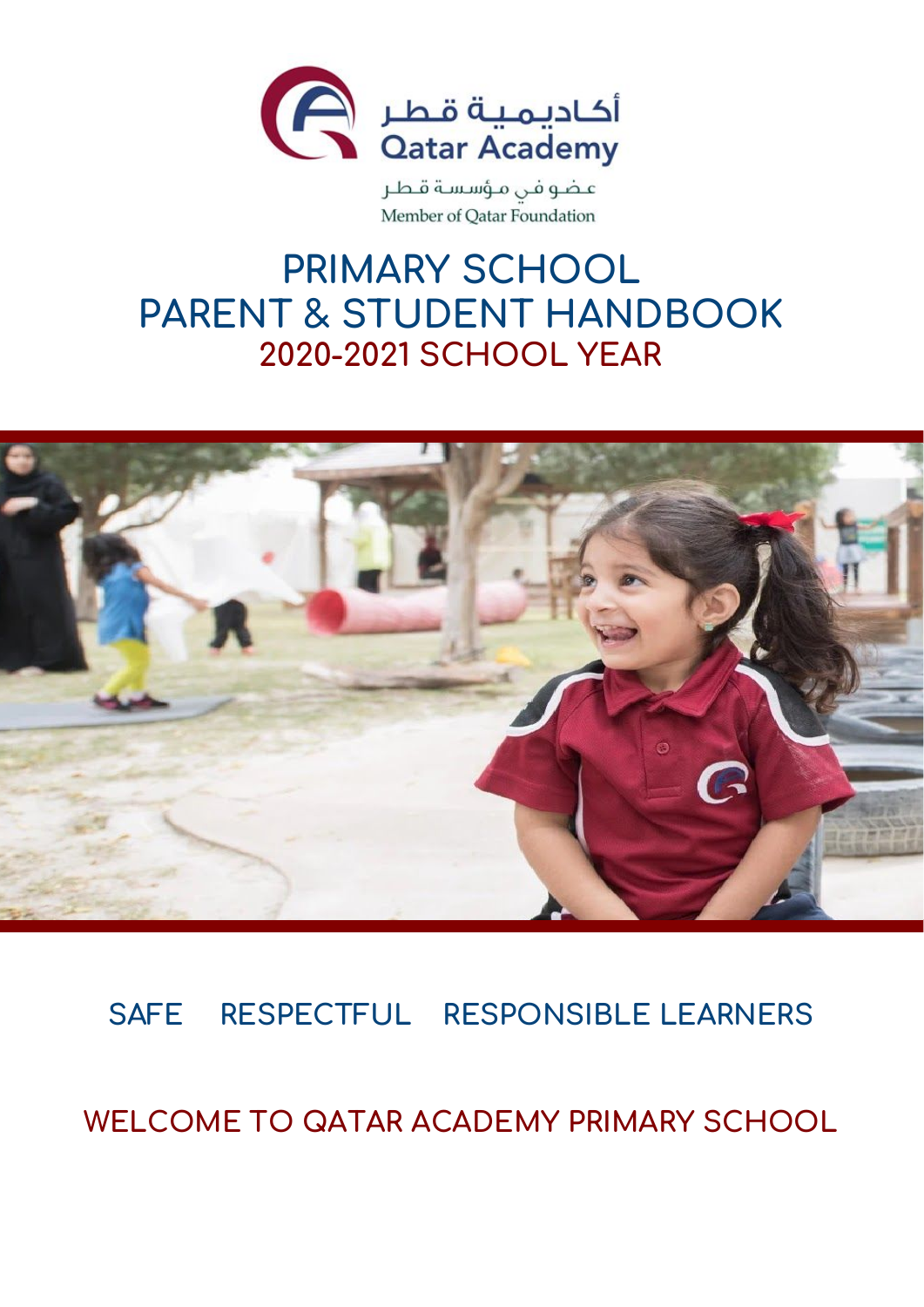# <span id="page-1-0"></span>**About Us**

The Academy was founded in 1996 under the auspices of the Qatar Foundation for Education, Science and Community Development. Qatar Academy is a private, non-profit day school for boys and girls of all nationalities. It occupies a magnificent 300,000 hectare site on the outskirts of Doha and boasts superb facilities that equal or surpass those of any international school in the world serving students aged from 6 months up to 18 years, the Academy offers an English medium international curriculum that incorporates Arabic culture and language, combined with traditional values and the most modern trends in education. Highly experienced teachers and administrators from Europe, USA, Canada, Australia, New Zealand and the Middle East work with over 1500 students representing over 20 nationalities.

The Academy has introduced the world-renowned International Baccalaureate Programmes, which aligns closely with the Academy's ideals. The Academy welcomes students of all nationalities, aims to nourish their different cultures and identities, and encourages them to strive for academic excellence. Qatar Academy Primary School is for girls and boys aged 3 years to 11 years (Preschool 3 to Grade 5).

## <span id="page-1-2"></span>**Vision**

Empowering students to achieve high levels of academic growth and personal wellbeing and to be responsible citizens who are locally rooted and globally connected.

## <span id="page-1-1"></span>**Mission Statement**

At Qatar Academy Doha we offer a rigorous academic program with strong Arabic and Islamic Studies. Our school community develops and challenges learners to be active, internationally minded citizens who demonstrate environmental consciousness.

## <span id="page-1-3"></span>**Values**

At Qatar Academy Doha we are **SAFE**, **RESPECTFUL** and **RESPONSIBLE** learners.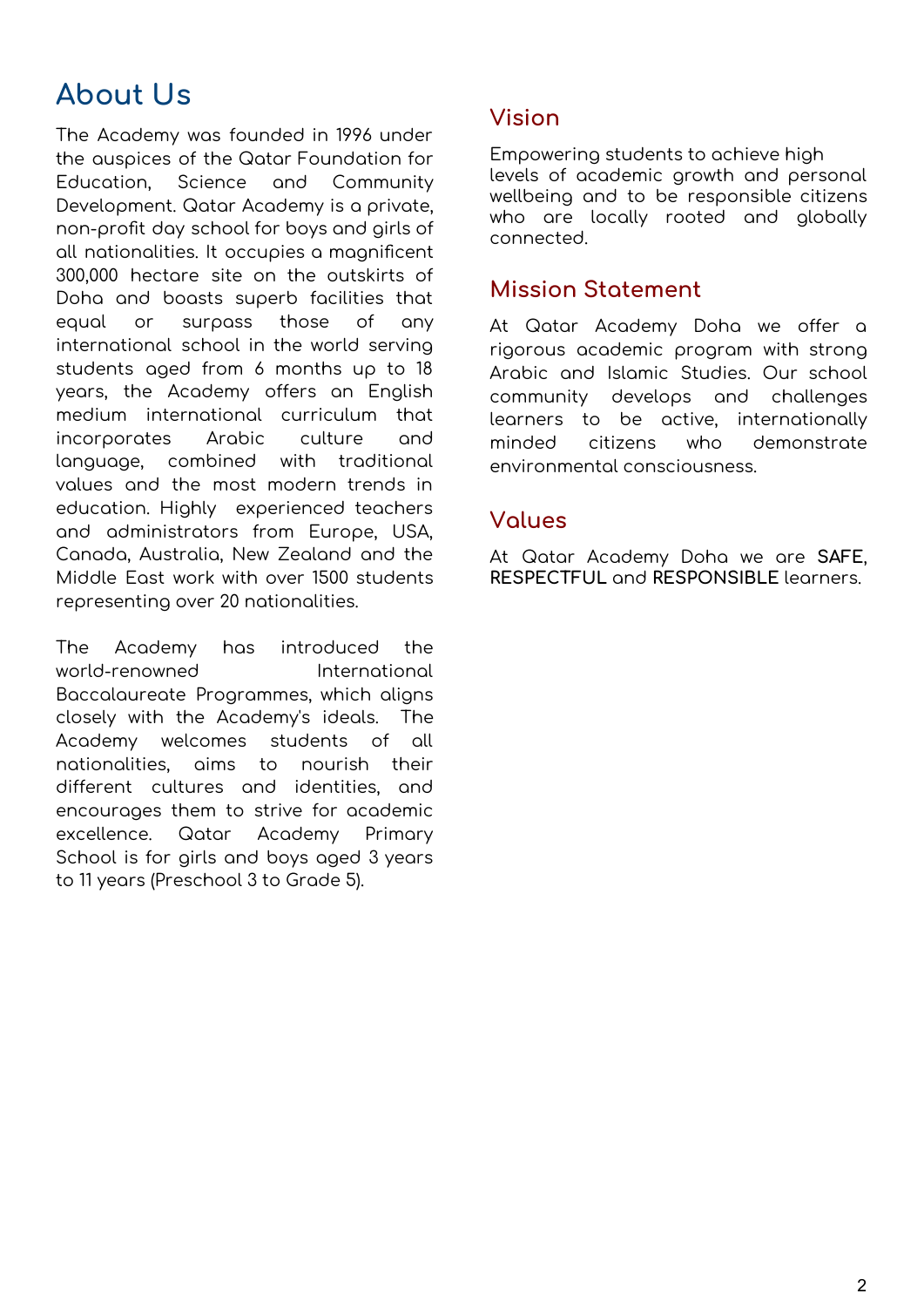

عضوفن مؤسسة قطر Member of Oatar Foundation

## <span id="page-2-0"></span>**Early Years Belief Statement**

At Qatar Academy (QA) we offer every child the opportunity to develop as a unique individual. We provide a safe, secure and nurturing environment that promotes independence, encourages inquiry, expands curiosity and develops self-confidence. We value each child's mother tongue and believe in promoting individual identities. The partnership between home and school is valued and encouraged, as we believe that children learn best when all parties are involved and committed to the child's overall development.

## <span id="page-2-1"></span>**Primary Learning Statements**

At QAD, we believe that:

- The goal of learning is to gain lasting understanding
- Learning with understanding is enhanced by self-assessment, reflection and thinking about the way we think
- Learning with understanding is facilitated when students construct meaning around the major concepts and principles of a discipline, make connections among the disciplines and apply skills
- Learners benefit from continuous assessment that provides clear, thorough and individual feedback
- Learners learn most effectively when they take an active role through inquiry, analysis, problem solving and discovery
- Learners learn best when they are appropriately challenged, interested in the material, find it relevant, and are confident that success is within their grasp
- Learners possess multiple forms of intelligence and diverse ability and have different learning styles. These are effectively addressed through differentiated instruction
- Learning of Literacy and Mathematics skills is most effective when taught through a planned, systematic, and developmentally sequenced approach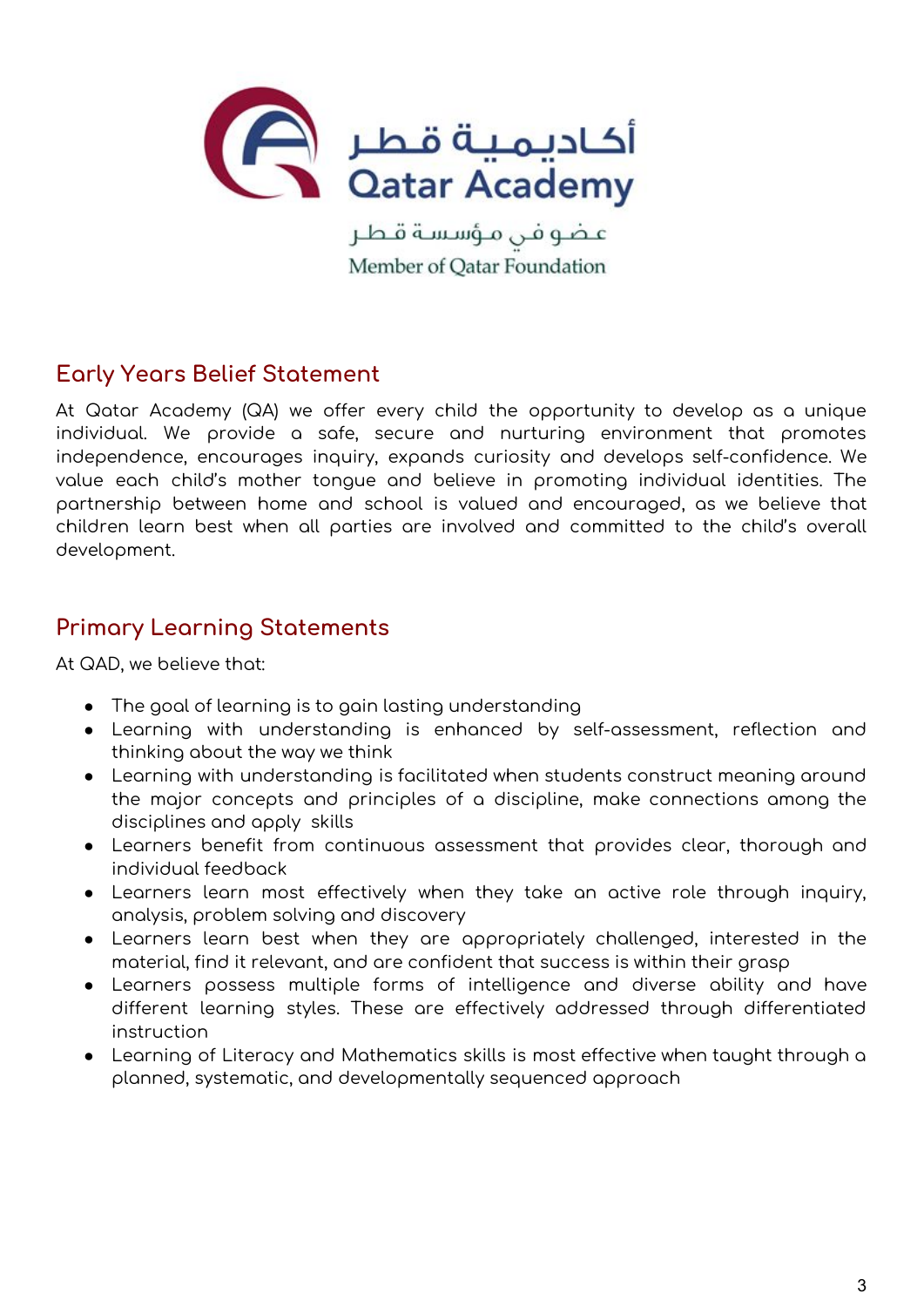# **QATAR ACADEMY DOHA**

# **A Message from the Primary Administration Team**

Dear Students and Parents,

Welcome to a new school year at Qatar Academy Doha Primary School!

Qatar Academy (QA) is an exciting place. We have students and teachers from all over the world coming together and sharing their experiences. We have developed a reputation as being a progressive school where high expectations, being challenged, taking risks and being responsible are parts of learning. We have high standards and expect students to have a strong desire to learn.

This handbook is designed to help parents and students learn more about QA Primary School and to gain a better understanding of how it operates. It is divided into three sections: general school information, procedures and curriculum. We hope it will prove to be a useful reference throughout the year.

Please contact us at 4454 2000 whenever you have some thoughts or concerns about the school. We believe that working together makes for a better world and that includes our school. We look forward to working with all of you throughout the year.

Sincerely,

Marie Green



Marie Green Primary Principal

[mgreen@qf.org.qa](mailto:mgreen@qf.org.qa) Ext: 41800



Jo Ellis Assistant Principal Early Years

[jellis@qf.org.qa](mailto:jellis@qf.org.qa) Ext: 41842





Joanna Mathison Assistant Principal PreK3-G1

[jmathison@qf.org.qa](mailto:jmathison@qf.org.qa) Ext: 41602

Andrew Cubitt Assistant Principal G2-G5

[acubitt@qf.org.qa](mailto:acubitt@qf.org.qa) Ext: 47355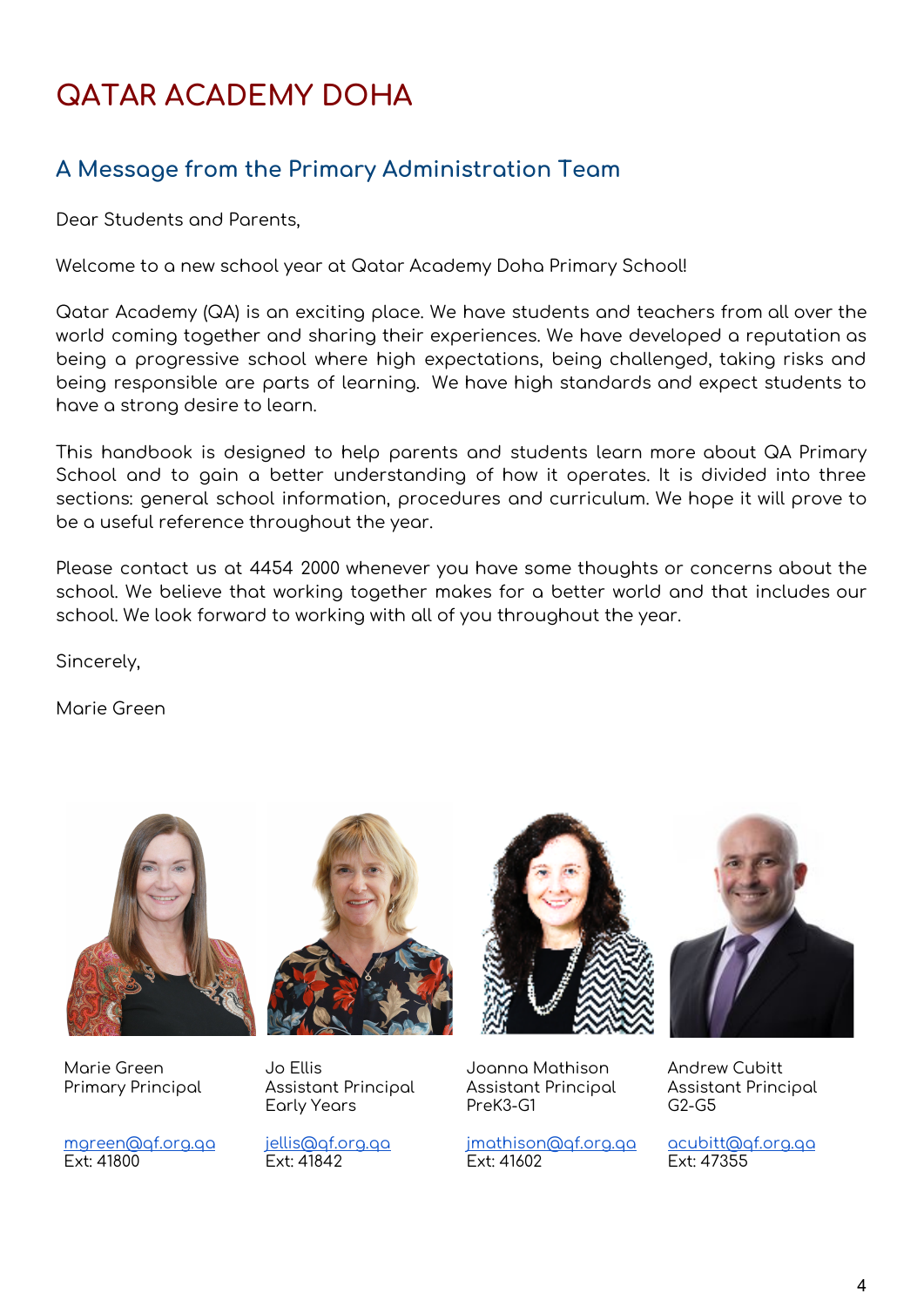# **Website**: [www.qataracademy.edu.qa](http://www.qataracademy.edu.qa/)

# **Table of Contents**

| About Us                                      | $\overline{2}$ |
|-----------------------------------------------|----------------|
| <b>Mission Statement</b>                      | $\mathbf{2}$   |
| Vision                                        | $\mathbf{2}$   |
| Values                                        | $\overline{2}$ |
| <b>Early Years Belief Statement</b>           | $\mathcal{S}$  |
| Primary Learning Statements                   | 3              |
| <b>Admissions Policies and Procedures</b>     | 7              |
| Screening                                     | 7              |
| Age Requirements                              | 7              |
| Withdrawal?                                   | 7              |
| Curriculum                                    | 8              |
| The Primary Years Program (PYP)               | 8              |
| <b>Science Social Studies</b>                 | 9              |
| Mathematics                                   | 9              |
| English Language - Reading and Writing        | 9              |
| Arabic Language                               | 10             |
| <b>Islamic Studies</b>                        | 11             |
| <b>Cultural Studies</b>                       | 11             |
| Art                                           | 11             |
| <b>Music</b>                                  | 11             |
| Physical Education (P.E.)                     | 12             |
| Technology for Learning                       | 12             |
| Responsible Use Guidelines                    | 12             |
| <b>Technology Tools</b>                       | 12             |
| <b>Applications &amp; Subscriptions</b>       | 13             |
| Seesaw                                        | 13             |
| <b>IXL</b>                                    | 13             |
| Kutubee                                       | 13             |
| RAZ-Kids                                      | 13             |
| Learning Support Program                      | 13             |
| Library                                       | 14             |
| Assessment and Reporting                      | 14             |
| Assessments                                   | 14             |
| Conferences                                   | 15             |
| 1. Goal Setting 3-Way Conferences             | 15             |
| 2. Parent - Teacher Conference                | 15             |
| 3. Student-Led Conference - Portfolio Sharing | 15             |
| Progress Reports                              | 15             |
| <b>Grading Scales</b>                         | 15             |
| <b>Standardized Assessment</b>                | 16             |
| Measures of Academic Progress (MAP)           | 16             |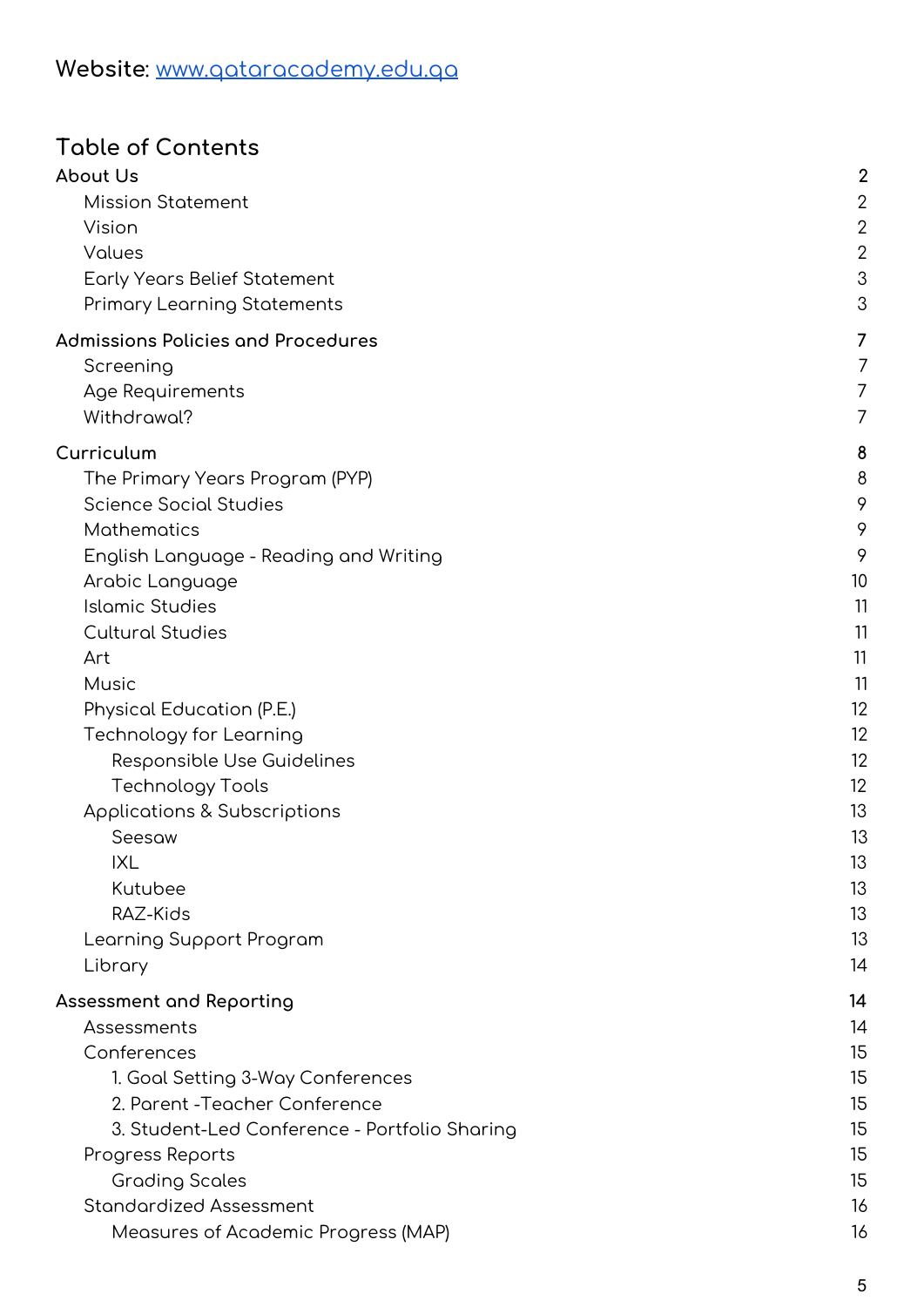| <b>Behavior Management</b>                           | 16       |
|------------------------------------------------------|----------|
| Positive Behavioral Intervention and Supports        | 16<br>16 |
| Anti-bullying<br>Code of Conduct                     | 16       |
| Home-School Communication                            | 17       |
| The Akhbar                                           | 17       |
| Class Dojo                                           | 17       |
| <b>Parent Information Sessions</b>                   | 17       |
| <b>Contacting Teachers</b>                           | 17       |
| <b>Safety and Emergency</b>                          | 17       |
| Personal Items                                       | 17       |
| <b>Campus Visitors and Guests</b>                    | 18       |
| <b>Emergency Contact List</b>                        | 18       |
| <b>Emergency Drills/Fire Drills</b>                  | 18       |
| Change of Address or Telephone Number                | 18       |
| <b>Weather Related Safety</b>                        | 18       |
| <b>Health and Medical</b>                            | 19       |
| <b>Medical Services</b>                              | 19       |
| <b>Medical Records</b>                               | 19       |
| <b>Medical Appointments</b>                          | 19       |
| Medications                                          | 19       |
| <b>Special Dietary Needs</b>                         | 19       |
| <b>Student Activities and Sports Programs</b>        | 19       |
| <b>After School Activities</b>                       | 19       |
| Team Sports Program                                  | 20       |
| <b>Fee-Based Activities</b>                          | 20       |
| <b>General Information</b>                           | 20       |
| Attendance                                           | 20       |
| <b>Attendance Policy</b>                             | 20       |
| <b>Class Attendance</b>                              | 20       |
| <b>Excuses for Absence</b>                           | 20       |
| Cafeteria                                            | 21<br>21 |
| Celebrations/Healthy Eating Guidelines               | 21       |
| Birthdays/Individual Events<br><b>Special Events</b> | 21       |
| <b>Field Trips</b>                                   | 22       |
| Home Learning                                        | 22       |
| Parent Involvement                                   | 22       |
| <b>School Timings</b>                                | 22       |
| School Traffic & Parking                             | 22       |
| Supplies and Materials                               | 22       |
| Uniforms                                             | 22       |
|                                                      |          |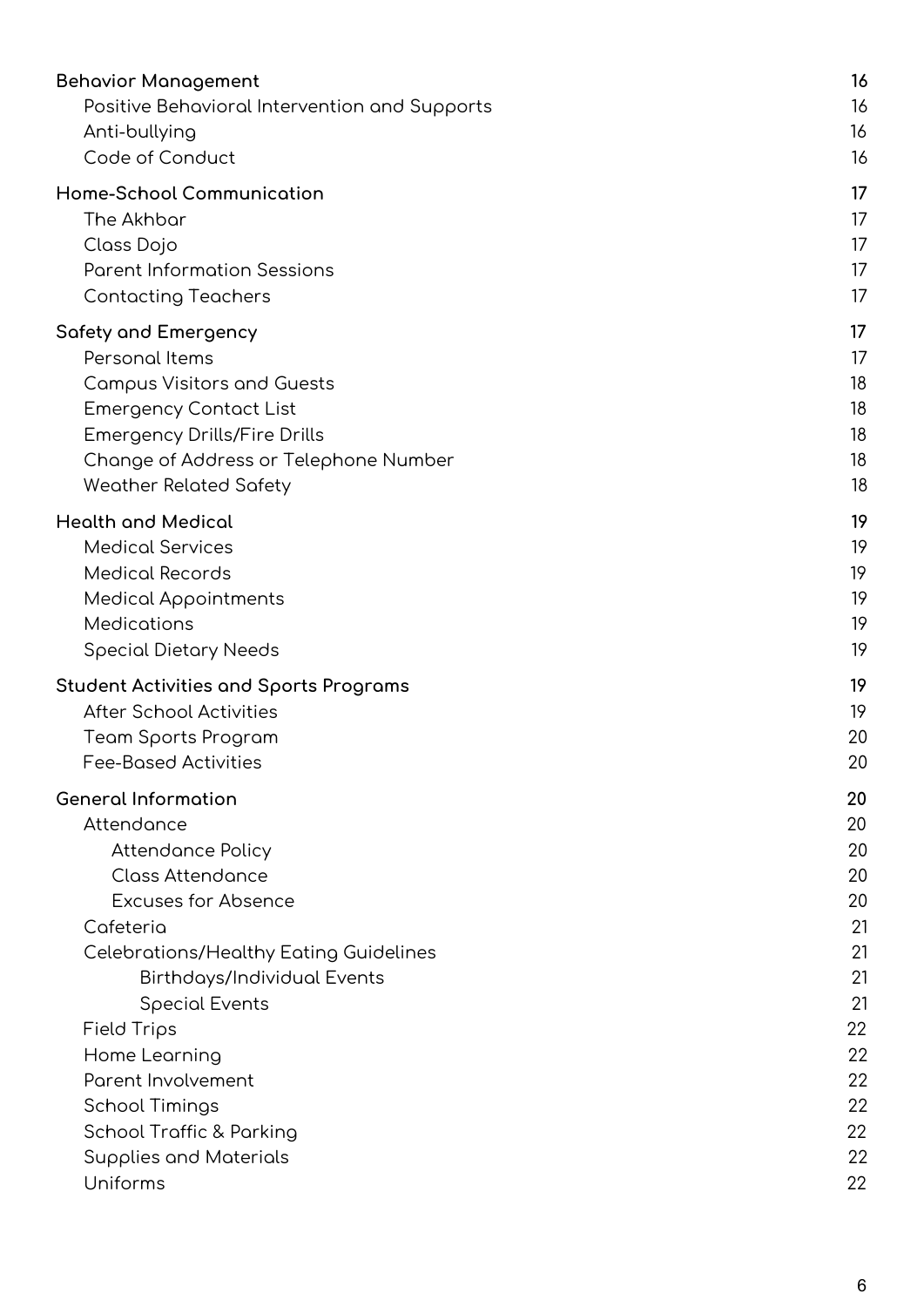# <span id="page-6-0"></span>**Admissions Policies and Procedures**

## <span id="page-6-1"></span>**Screening**

Preschool 3 to KG are given a developmental screening and Grade 1 to Grade 5 applicants engage in a reading and math assessment as well as a writing sample. English as an Additional Language (EAL) screening will be done if necessary. Screening will take place before any admission decisions are made. The Admissions Committee will review the application documents, the results of the admission screening, and then make a decision on acceptance. Acceptance decisions could include full acceptance, waiting list acceptance, conditional acceptance, or denial. Parents will be notified of the decision.

Once a grade level closes, a waiting list will be established. Parents and students will be notified should an opening become available. This procedure is designed to assess the suitability of the applicant, both academically and socially. There is no other means of entering the School at any level. Qatar Academy is open to selected students of all nationalities with a priority for Qatari students.

## <span id="page-6-2"></span>**Age Requirements**

The minimum age for admission to the Preschool 3 class is three years of age, prior to 1st September of the school year for which the child is to be enrolled. This age rule applies to all the early years classes. E.g. five years of age prior to 1st September for Kindergarten. Entry to Grades 2-5 is based on both age and the last grade attended.

<span id="page-6-3"></span>QAD has a reputation for high academic standards, so the screening and or testing is designed to select students of a high caliber. The screenings content does of course vary between year groups. A high standard of English is essential given the fact that this is the established teaching medium in the school.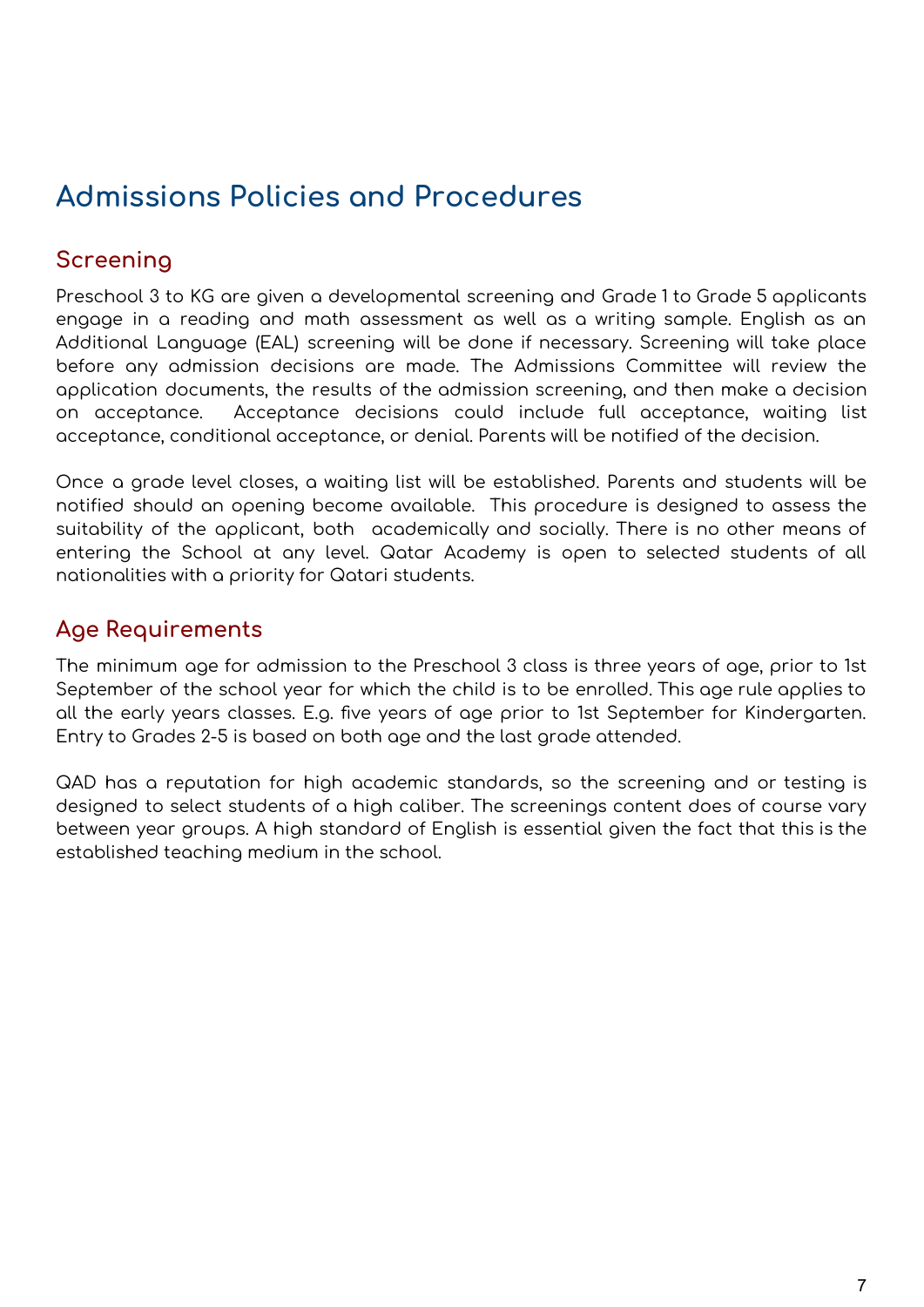# <span id="page-7-0"></span>**Curriculum**

## <span id="page-7-1"></span>**The Primary Years Program (PYP)**

Qatar Academy is authorized to offer the IB Primary Years Programme. The curriculum reflects the understanding that our students have highly individualized learning styles. In their classrooms, students and teachers collaborate to develop meaningful, individualized goals within an environment that highlights curriculum philosophies such as cooperative and inquiry-based learning.

The curriculum:

- is developmentally appropriate
- emphasizes a skills and process approach
- nurtures global awareness
- stresses "how to learn" rather than "what to learn"
- reflects a variety of teaching and learning styles
- develops the use of language across the entire curriculum and
- incorporates a range of authentic assessment strategies

The Primary Years Programme has essential elements: knowledge, skills, concepts, and actions

Other key features include:

**International perspective:** In order to make the most of the diversity of background and experience of our students, the curriculum combines the best practice from education systems around the world and gives the Qatar Academy students a global view of the world.

**Inquiry-based:** our teaching methods build on a student's individual knowledge and interests, and emphasize learning how to learn and how to find out.

<span id="page-7-2"></span>**Integrated:** the subject areas of Mathematics, Literacy, Science, Social Studies, P.E., Music, Art and Arabic are taught through interdisciplinary themes in order to help the students make connections between the subjects, thereby facilitating more effective learning.

## **Mathematics**

The foundation of QAD's Mathematics Program includes the inquiry-based PYP framework along with the American Reaches Out (AERO) Standards to guide our teaching. AERO standards include both:

- Practice Standards make sense of problems, reason and construct viable arguments, and model mathematics
- Content Standards counting and cardinality, operations and algebraic thinking, number and operations in base ten, number and operations, fractions, measurement and data, and geometry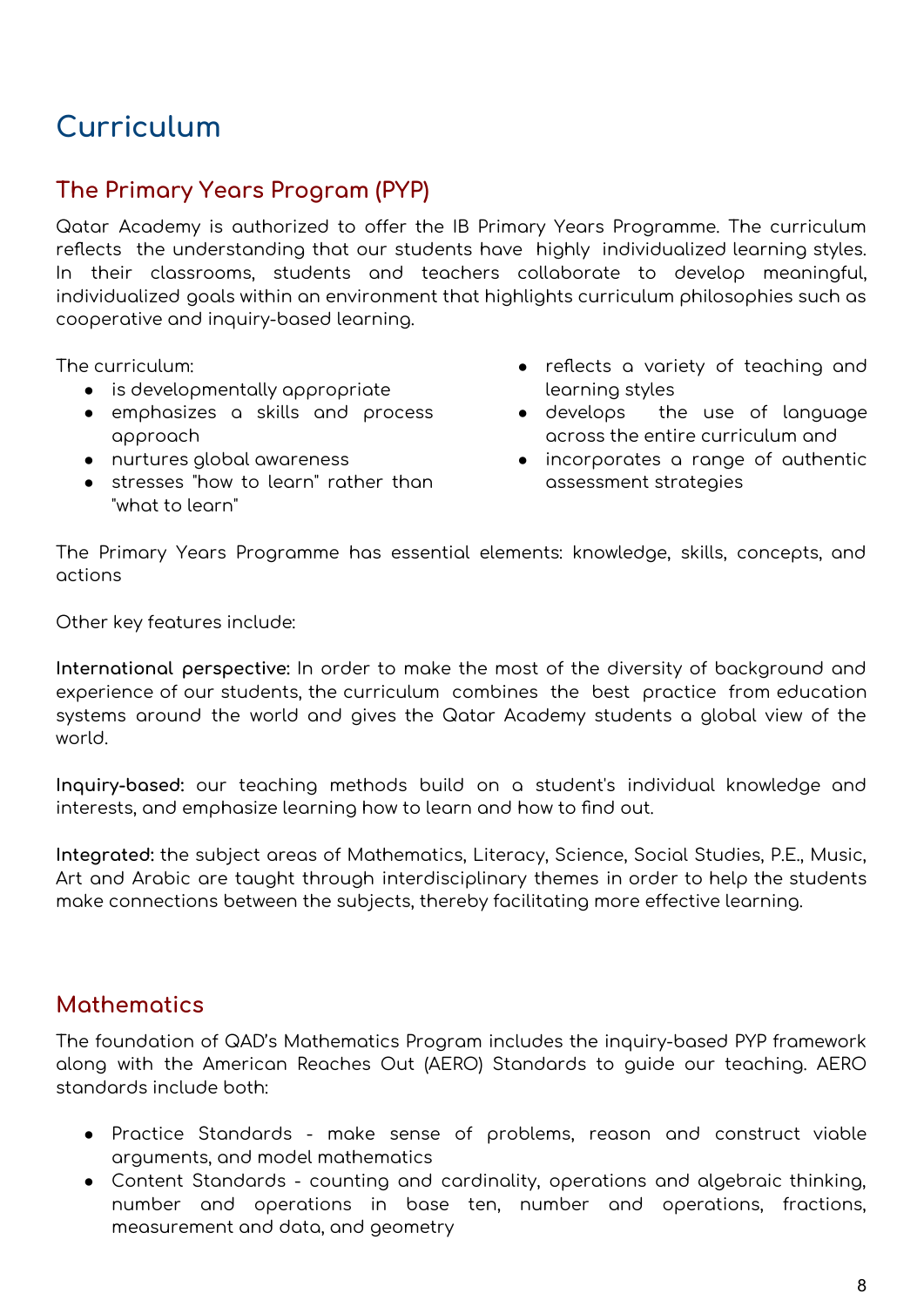Whether during math lessons or integrated into the Unit of Inquiry, students are taught to become fluent in the language of mathematics as they strive to understand its meanings.

**Our program includes**:

- An emphasis on learning mathematics through inquiry
- An emphasis on developing deep conceptual understanding through the stages of constructing meaning, transferring meaning into symbols, applying with understanding
- A hands-on approach to mathematics through the use of manipulatives
- The connecting of math to real-life experiences
- Targeted, small-group instruction to meet the needs of each learner

**We enable our students to**:

- Value the use of math in a variety of contexts
- Become confident in their ability to process mathematical concepts
- Learn to communicate mathematical thinking
- Learn to reason mathematically by developing flexibility in number sense
- Become problem-solvers of mathematics

QAD teachers in grades KG-5 utilize Everyday Mathematics to support the teaching of the AERO Standards. Everyday Mathematics is an inquiry mathematics program developed by the University of Chicago School Mathematics Project and published by McGraw-Hill Education

# <span id="page-8-0"></span>**English Language - Reading and Writing**

The foundation of QAD's English Language Program includes the inquiry-based PYP framework along with the American Reaches Out (AERO) Standards to guide our teaching. The major domains include Reading, Writing, Listening and Speaking, and Language Foundations which are taught and assessed throughout the curriculum. Our program encourages students to love literature and understand that language is fundamental to learning.

**Our program includes:**

- The integration of reading, writing, listening and speaking, viewing and presenting across the curriculum
- An emphasis on learning language through inquiry
- Exposure to a wide variety of texts
- Individual and whole class access to well-resourced libraries
- Targeted, small-group instruction to meet the needs of each learner

### **We enable our students to:**

- Learn English language through inquiry and active engagement in meaningful language experiences
- Learn the modes of English language in individualized and developmentally-appropriate stages
- Learn to effectively communicate through English language
- Value language as a process as well as a skill
- Develop an understanding that language learning is an ongoing process that occurs in and outside
- of classrooms and continues throughout life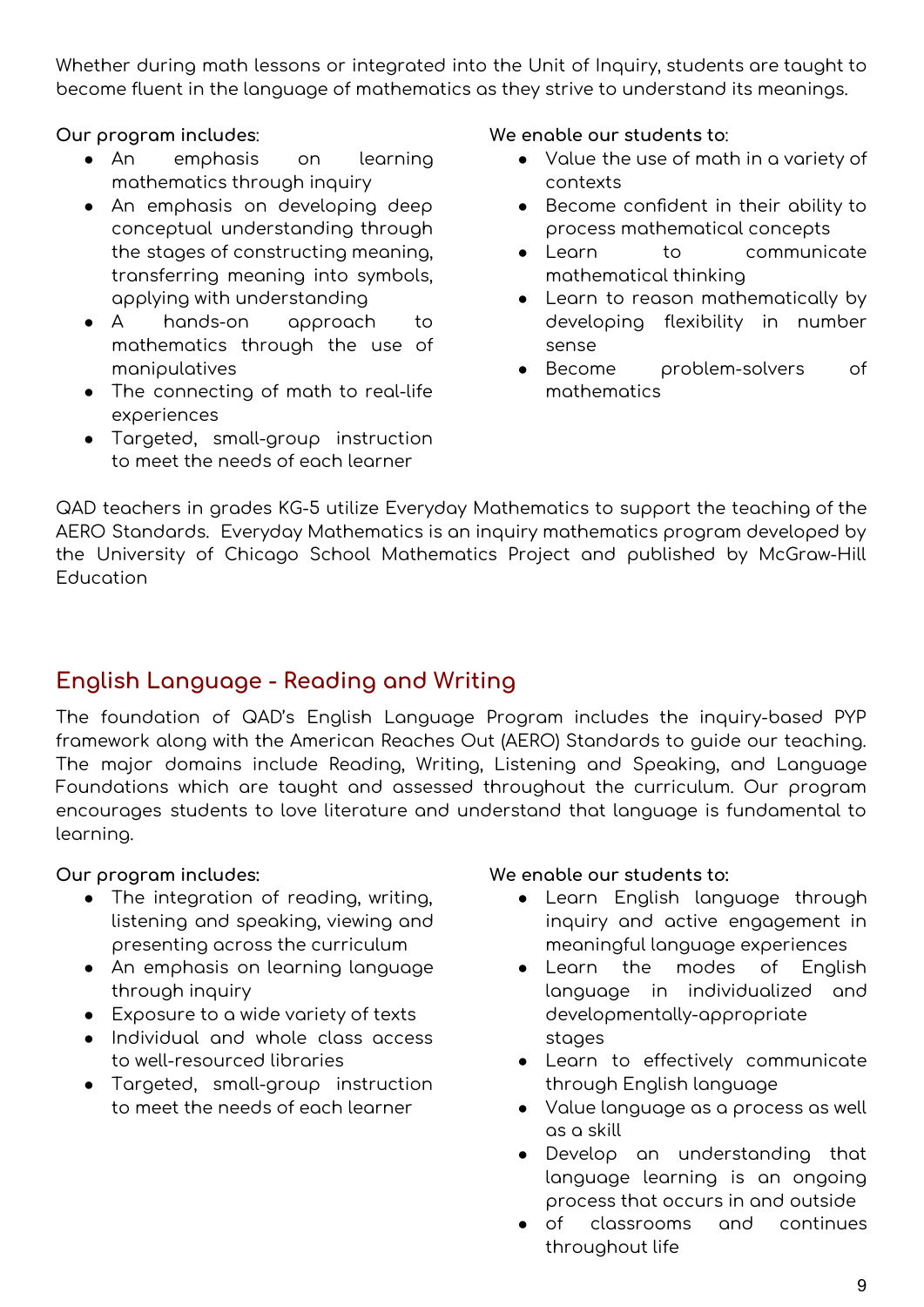QAD Primary teachers are supporting your child to become an avid and skilled reader, writer, and inquirer by using tools, instructional methods, and performance assessments to accelerate their growth and progress.

## <span id="page-9-0"></span>**Arabic Language**

The Qatar Academy Arabic language is taught in two streams, Arabic A for first language Arabic speakers, and Arabic B for second language speakers. In accordance with the Ministry of Education Requirements, all Qatari Students are required to study Arabic A. Arabic is both taught through a Primary Years Programme (PYP) approach, which focuses on inquiry and concept based learning. All Arabic classes are taught by qualified teachers.

### **Our Arabic A Program includes**:

- Arabic language classes from Preschool 3 – Grade 5
- An integrated Arabic language and English language model in Preschool (3-5 years) to support the mother tongue for our students
- A specifically designed curriculum for KG-5 using the Qatar Ministry of Education standards aligned with the International Baccalaureate Organization- Primary years programme (IB PYP) language scope and sequence
- The integration of speaking, listening, reading and writing through a concept based approach at a developmentally appropriate manner at each year level
- Opportunities for students to apply their Arabic language studies in purposeful, relevant ways and in a range of different situations
- Field trips to significant cultural sites and exhibition

### **We enable our students to:**

- Develop an increasing level of competence in all aspects of Arabic language reading, writing, speaking, and listening
- Develop an understanding of and respect for Arabic culture, customs, language and people with particular reference to Qatar.

Our <u>Arabic B</u> Program is a selected curriculum which suits the needs of QA students.

#### **We enable our students to:**

- Establish a primary level of communication, including speaking, reading, writing and listening
- Become involved with the Arabic culture through a discovery of the environment, customs and people.

## <span id="page-9-1"></span>**Islamic Studies**

#### **Our Islamic Studies Program includes**:

- Islamic Studies classes from KG-Grade 5
- A specifically designed researched curriculum to suit the needs of QA students
- Qualified specialist Islamic Studies teachers
- A developmentally appropriate approach at each grade level
- Field trips to significant religious sites and exhibitions
- Opportunities to apply Islamic morals through ongoing problem solving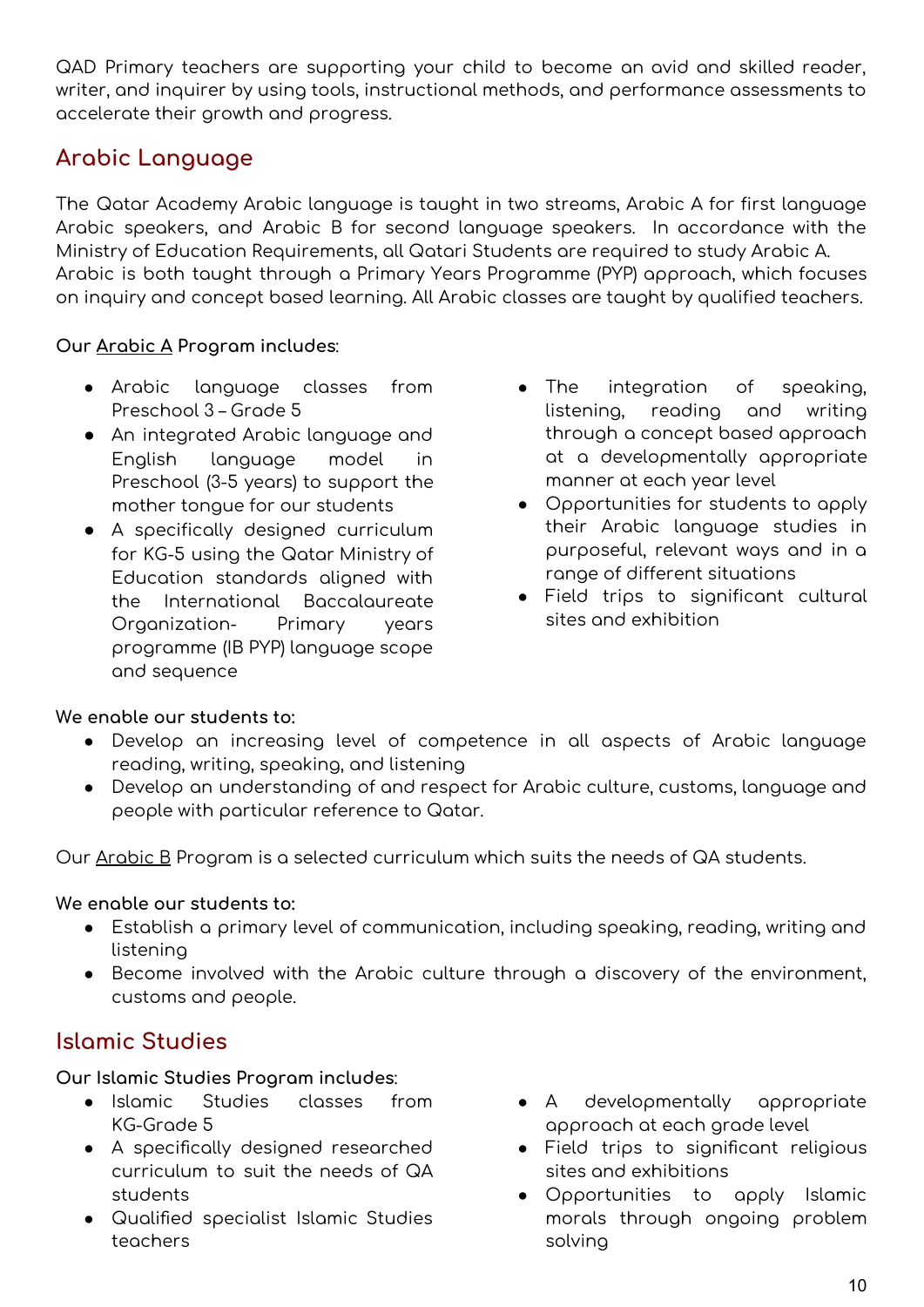#### **We enable our students to:**

- Develop an increasing level of understanding of Islam through:
	- The Holy Quran
	- The Pillars of Islam
	- Principles, beliefs and rituals
	- Islamic morals

## <span id="page-10-0"></span>**Cultural Studies**

Non Islamic students complete a Cultural Studies program that is parallel to the Islamic program.

## <span id="page-10-1"></span>**Art**

Through the process of exploration and discovery each child from Grades KG-5 is given the opportunity to manipulate a range of materials and to work in a variety of media.

#### **Our Art Program includes:**

- Art production, art history, art criticism and art appreciation
- The areas of drawing, painting, printmaking, sculpture, three dimensional design, textiles, mixed media and crafts
- Integration into other subject areas
- Visits to museums, exhibitions and other locations
- Use a variety of materials, tools and techniques

## <span id="page-10-2"></span>**Music**

#### **Our Music Program includes:**

- A specialist music teacher
- Opportunities for participatory activities and experiences during class sessions and at public performances
- Vocal coaching for improved vocal production
- Music appreciation
- The playing of melodic and non-melodic percussion instrument

## <span id="page-10-3"></span>**Physical Education (P.E.)**

**Our Physical Education Program includes:**

● A specialist Physical Education teacher

#### ● Movement-centered and knowledge- based activities focusing on the social, intellectual and physical needs of the students

# ● Develop creativity, communication,

**We enables students to:**

- critical thinking skills and cross cultural understanding ● Respond to visual stimulus in
- unique and personal ways
- Build on concepts and skills at each year level

#### **We enable our students to:**

- Enjoy and experience music in a practical way
- Acquire skills of listening to and appraising music
- Develop an understanding of rudimentary composing
- Develop vocal skills according to their ability
- Express emotions through the medium of music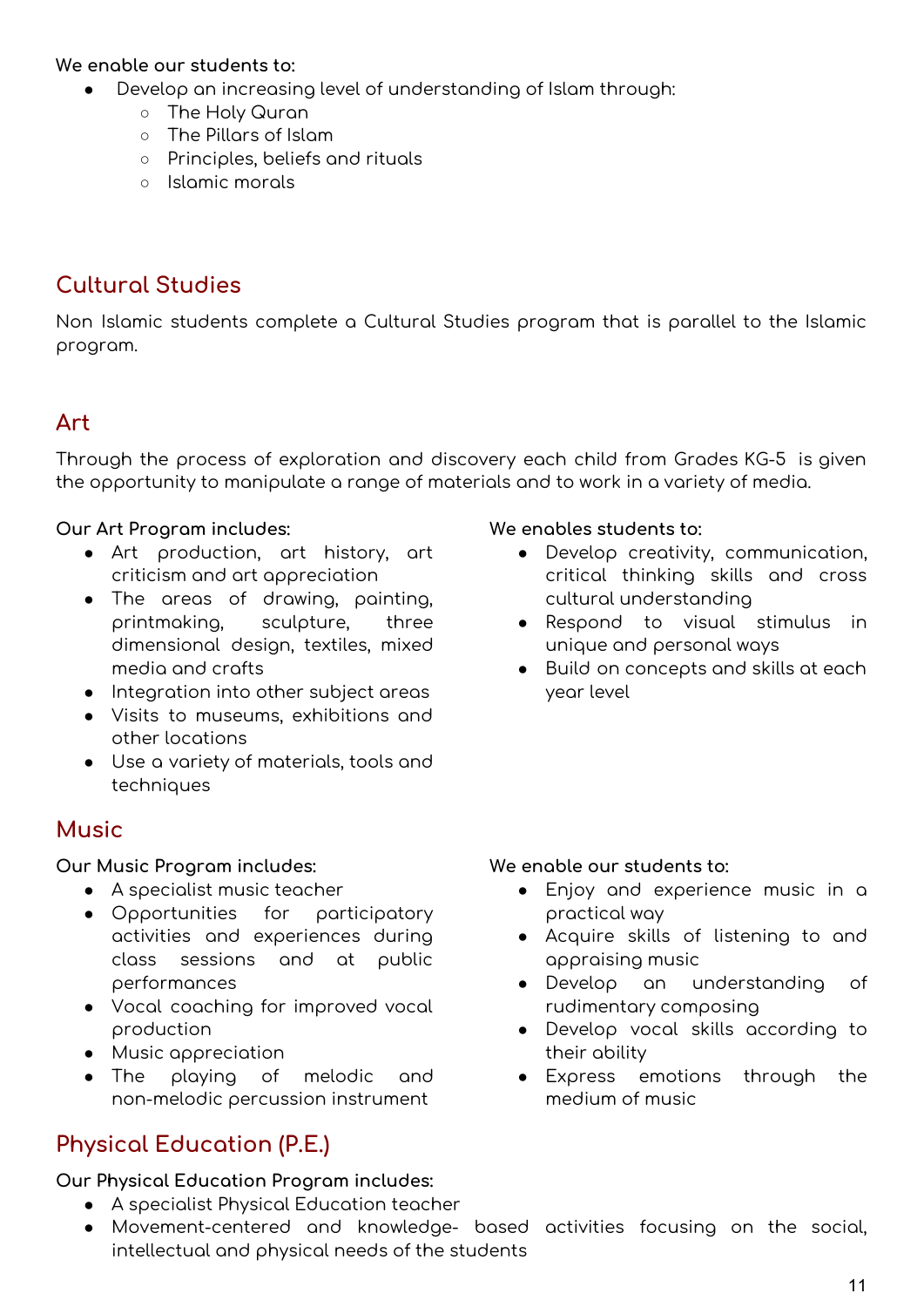● Games skills, gymnastics, dance, athletics, swimming, outdoor and adventurous activities

**We enable our students to:**

- Develop gross-motor skills, body and spatial awareness
- Develop the concept of fair play, good sportsmanship and team skills
- Build on concepts and skills at each grade level to use a variety of
- techniques, equipment and facilities

# <span id="page-11-0"></span>**Technology for Learning**

Our vision is one where technology is a natural and essential part of everyday school life for teachers, students as well as community members. We are in the 21st century, where rapidly changing digital technologies have redefined the skills that our students need in order to be prepared to meet the challenges of living in an increasing digital world.

In 21st century learning there has been a change in mindset, a shift in thinking away from technology being an add-on to it being an integral and ubiquitous part of learning for all. In support of this vision of 21st century learning the Primary School Technology Integration Facilitators work together with both teachers and students to integrate the use of technology tools to support classroom learning.

We encourage parents to support their child's development and 21st century e-learning by providing an internet connected computer at home. Students are expected to practice strong digital citizenship and adhere to Qatar Academy's Responsible Use Guidelines.

### <span id="page-11-1"></span>**Technology Tools**

Our students are supported in their learning by a variety of technology tools and a standardized classroom setup. Classrooms from Pre3 through Grade 5 have access to a classroom Promethean touch screen, an iPad cart, a digital camera, and a printer. Other technology tools available for use include: Computer labs, digital microscopes, video cameras, scanners, visualizers, and a variety of age appropriate software. The school implements a 1:1 Chromebook program for students in Grades 2-5.

## <span id="page-11-2"></span>**Applications & Subscriptions**

#### <span id="page-11-3"></span>**Seesaw**

Seesaw is a platform for student engagement. Teachers can empower students to create, reflect, share, and collaborate. Students "show what they know" using photos, videos, drawings, text, PDFs, and links. It's simple to get student work in one place and share with families, and nothing is shared without teacher approval.

#### <span id="page-11-4"></span>**IXL**

IXL is a personalized learning site to support students in Mathematics, English Language, and Science. It provides individualized guidance, and real-time analytics, and meets the unique needs of each learner.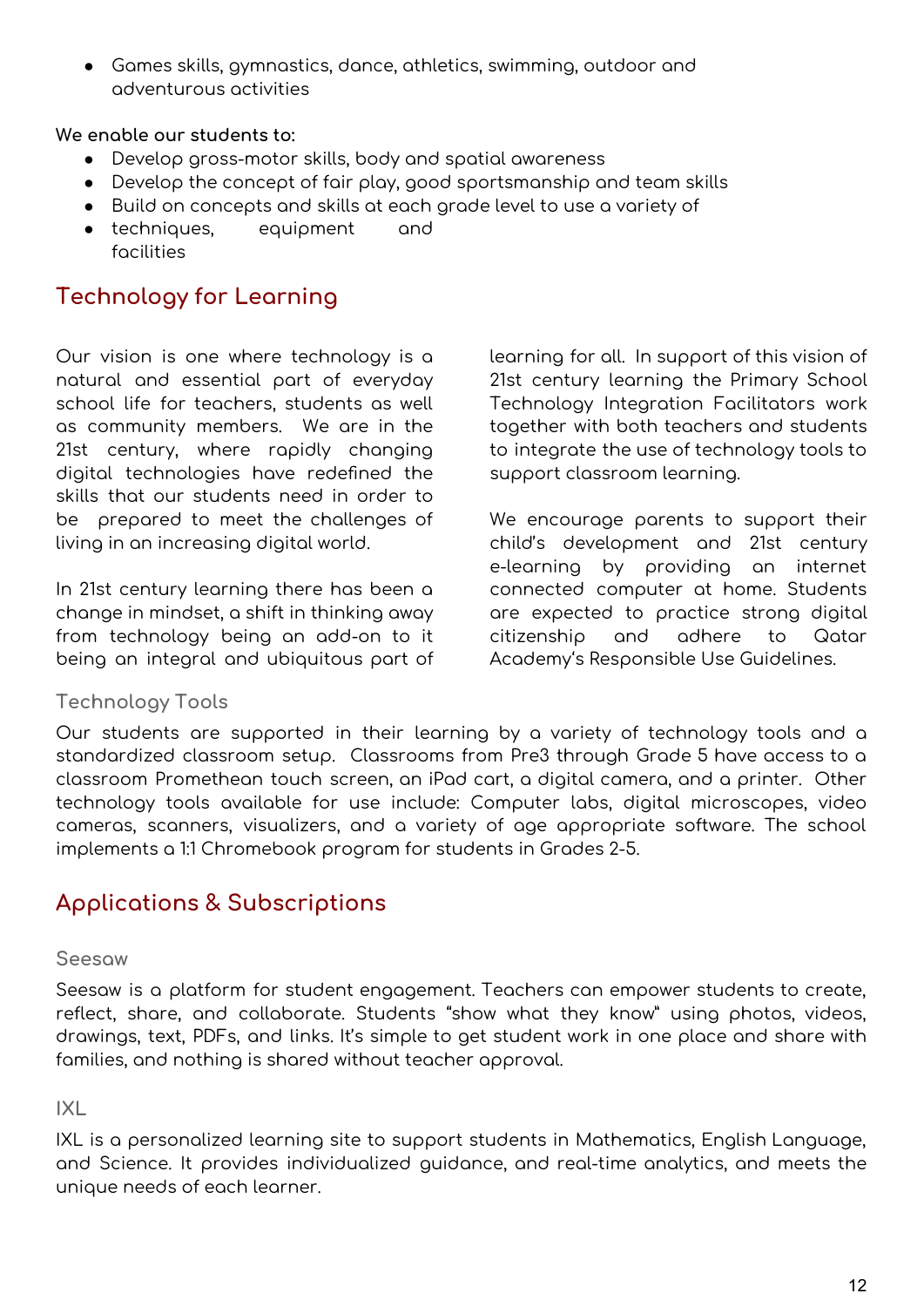### <span id="page-12-0"></span>**Kutubee**

Kutubee is an Interactive Reading Platform which contains more than 1500 carefully selected Arabic and English books, authored by leading children's story writers and sourced from well-known publishers. The stories have many features that will encourage the students to read and enjoy what they are reading.

### <span id="page-12-1"></span>**RAZ-Kids**

Raz-Kids is a site where students can practice their English reading. Teachers can make assignments and track student progress with online assessments and student recordings.

## <span id="page-12-2"></span>**Learning Support Program**

The Learning Support Program at Qatar Academy Primary School is designed to help students (KG to Grade 5) with gaps in their learning to be successful in the classroom. Support for students with mild developmental difficulties is also offered in the early years.

The Learning Support Team includes the Student Services Coordinator, Learning Support Teachers, School Counselor, School Psychologist, Speech-Language Pathologist, Occupational Therapist and Behavior Specialist.

School-based assessments and student progress are monitored continuously to identify students who demonstrate mild to moderate learning needs throughout the academic year. Students identified as requiring assistance will be initially supported through observation by a Learning Support team member, consultation with the homeroom teacher, accommodations within the classroom, and a short-term intervention program when warranted. Parents will be in collaboration with the homeroom teacher, notified if support is provided to the student and consent obtained prior to providing services.

Students who require more intensive support as indicated by their assessments and response to intervention will be referred to the Student Study Team (SST). The SST includes members of the Learning Support Team, teachers who work with the student, and the Student Services Coordinator. The team then recommends any additional evaluations and interventions as warranted based on the student's need. Parents will be informed of these recommendations and play a pivotal role in supporting students' learning.

Students whose English skills limit full access to mainstream classroom instruction are supported within their classrooms and through collaboration with the Learning Support Team and The Learning Center (TLC). Assessments identifying English Language Learners' needs in reading, writing, listening, and speaking are used to guide the instruction within the classroom and support student learning.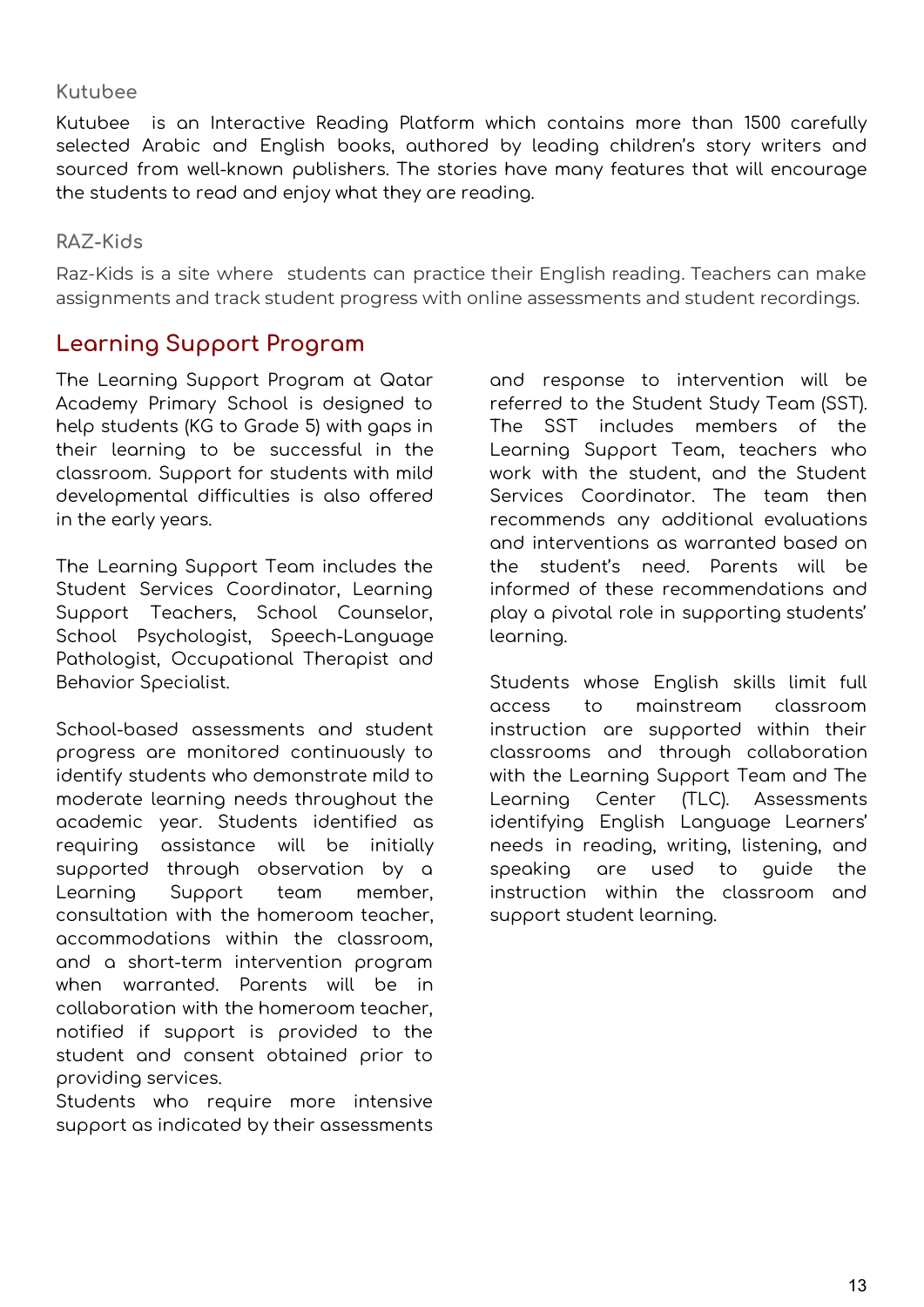## <span id="page-13-0"></span>**Library**

The Qatar Academy Primary School has two separate libraries; one for Preschool through Grade 1 (ECE Library) and another for Grades 2-5 (Primary Library). Each library is serviced by a professionally qualified and trained librarian, with adequate staff to support the program of the school. Parents are encouraged to visit the libraries, make use of the facilities and may make special arrangements for borrowing materials by speaking with the Librarian in either of the libraries.

Each child has specially scheduled periods in the library where they are instructed in some aspect of information handling or other library skills. During this period, they may also check out and return materials to the library. They may visit the library on their own during the week to make use of the facilities or collections. Parents are encouraged to read with their children and have a special place in the home where students keep their library books.

Books are borrowed for one week. A book may be renewed unless there is a request for the book by another person.

**Fees/Charges -** Qatar Academy libraries do not charge overdue fees. There is, however, a policy regarding the loss and damage of materials. When a book has not been returned for a period of two weeks, an overdue letter is sent home to the parent of the child. If the book is not returned to the library after the parent has been notified, a replacement fee of QR150 is charged. Until the fee is paid, the child may not check out any more books. This fee covers the cost of the book, staff time for the purchasing, processing, cataloging processes as well as the shipping/handling charges associated with replacing the lost or severely damaged book.

# <span id="page-13-1"></span>**Assessment and Reporting**

## <span id="page-13-2"></span>**Assessments**

A wide range of assessment strategies are used, in line with the Primary Years Programme perspective on assessment. These include observations, performance assessments, process-focused assessments, selected responses and open-ended tasks. Assessment takes place to find out students' prior knowledge and understanding. Summative assessment tasks allow students to show understanding of what they have learned and formative assessment tasks inform teaching and learning for each student.

## <span id="page-13-3"></span>**Conferences**

Throughout the year, QAD teachers have three distinct types of conferences involving the student, parent, and the teacher. These are opportunities for parents and teachers to discuss individual student growth and needs. Every effort is made to coordinate conference times to accommodate work commitments and other conferences for siblings. Parents can schedule a conference with the teacher any time during the year with appropriate notice. Conference weeks are listed in the school calendar and reminders are placed in the Akhbar and on Class Dojo.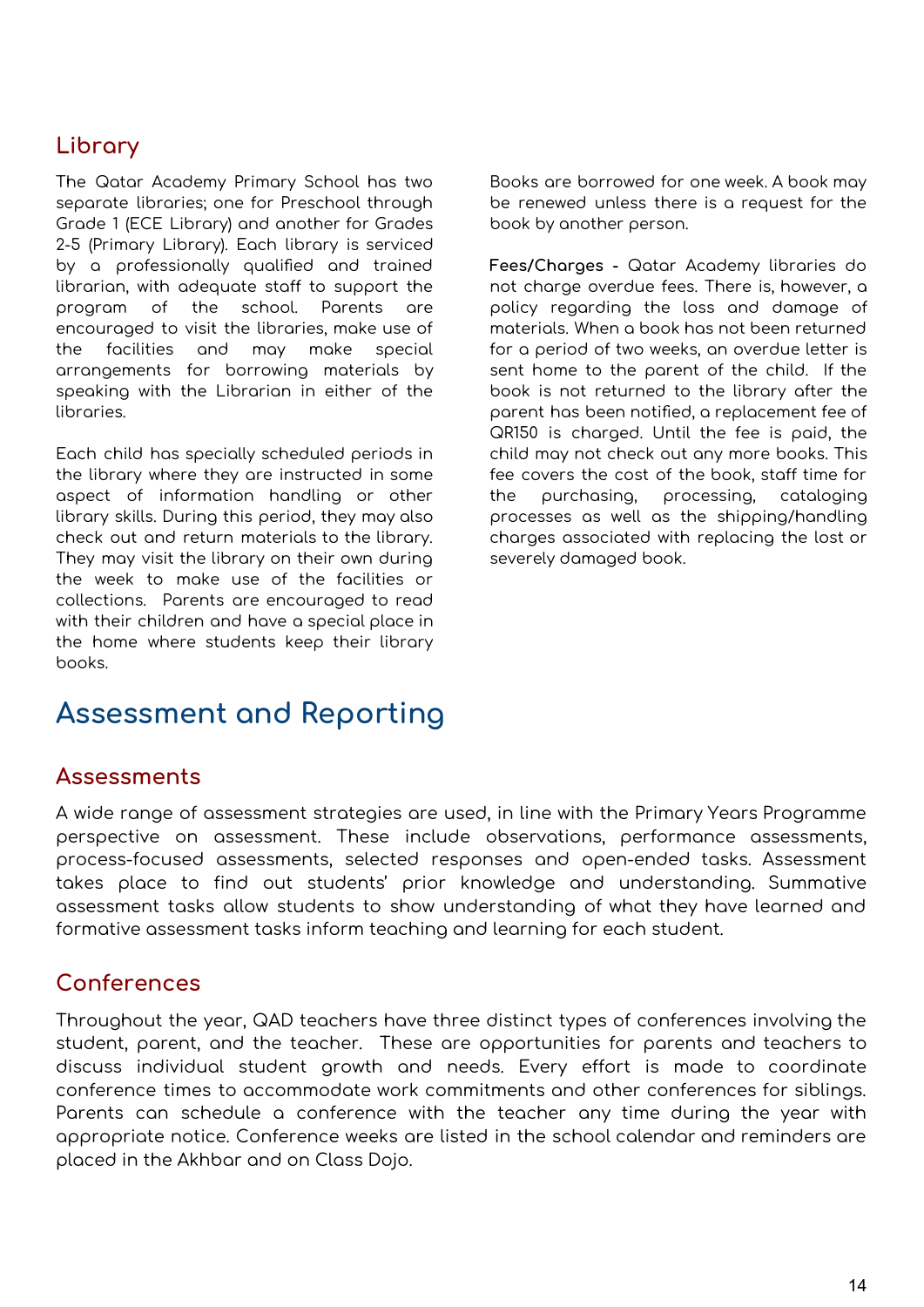### <span id="page-14-0"></span>**1. Goal Setting 3-Way Conferences**

3-Way Goal Setting Conferences actively involve the student, parents and teacher. Students discuss their learning and understanding with you and the teacher, who is responsible for supporting the student through this process.

#### <span id="page-14-1"></span>**2. Parent -Teacher Conference**

A parent-teacher conference is a face-to-face meeting between one teacher and one or both parents (or guardians) of a student. These meetings can be arranged at any time throughout the year that either the parent or teacher feels the need. Dates are also set in the school calendar and are generally made after reports are sent home. This conference is an opportunity for you to be informed about your student's academic progress and social/emotional behavior and develop a plan for your student''s future learning.

## <span id="page-14-2"></span>**3. Student-Led Conference - Portfolio Sharing**

This conference involves the student discussing and reflecting upon samples of work that they have previously chosen to share with you. These samples have been previously selected with guidance and support from the teacher. The student identifies strengths and areas for improvement. This will allow you to gain a clear insight into the kind of work your student is doing and offers an opportunity for you to discuss it with them.

## <span id="page-14-3"></span>**Progress Reports**

Written reports are seen as a summative record of a student's progress. Reports clearly indicate areas of strength and areas for improvement, based on the QAD learning continuums, diagnostic results and the PYP Learner Profile.

Student achievement data and comments will be available for parents online through PowerSchool. If requested, a hard-copy of the report may be printed.

## <span id="page-14-4"></span>**Grading Scales**

Grades are based on a balanced judgment of learning demonstrated within the summative assessment tasks within the Units of Inquiry and stand alone subjects. The following grades are used for reporting purposes at QAD.

| Descriptor | Explanation                                                                               |
|------------|-------------------------------------------------------------------------------------------|
| Exceeds    | Demonstrates a deep, secure understanding of<br>the PYP elements in the standard          |
| Proficient | Demonstrates a competent understanding of the<br>PYP elements included in the standard    |
| Developing | Demonstrates a beginning understanding of the<br>PYP elements included in the standard    |
| Emerging   | Does not yet demonstrate an understanding of<br>the PYP elements included in the standard |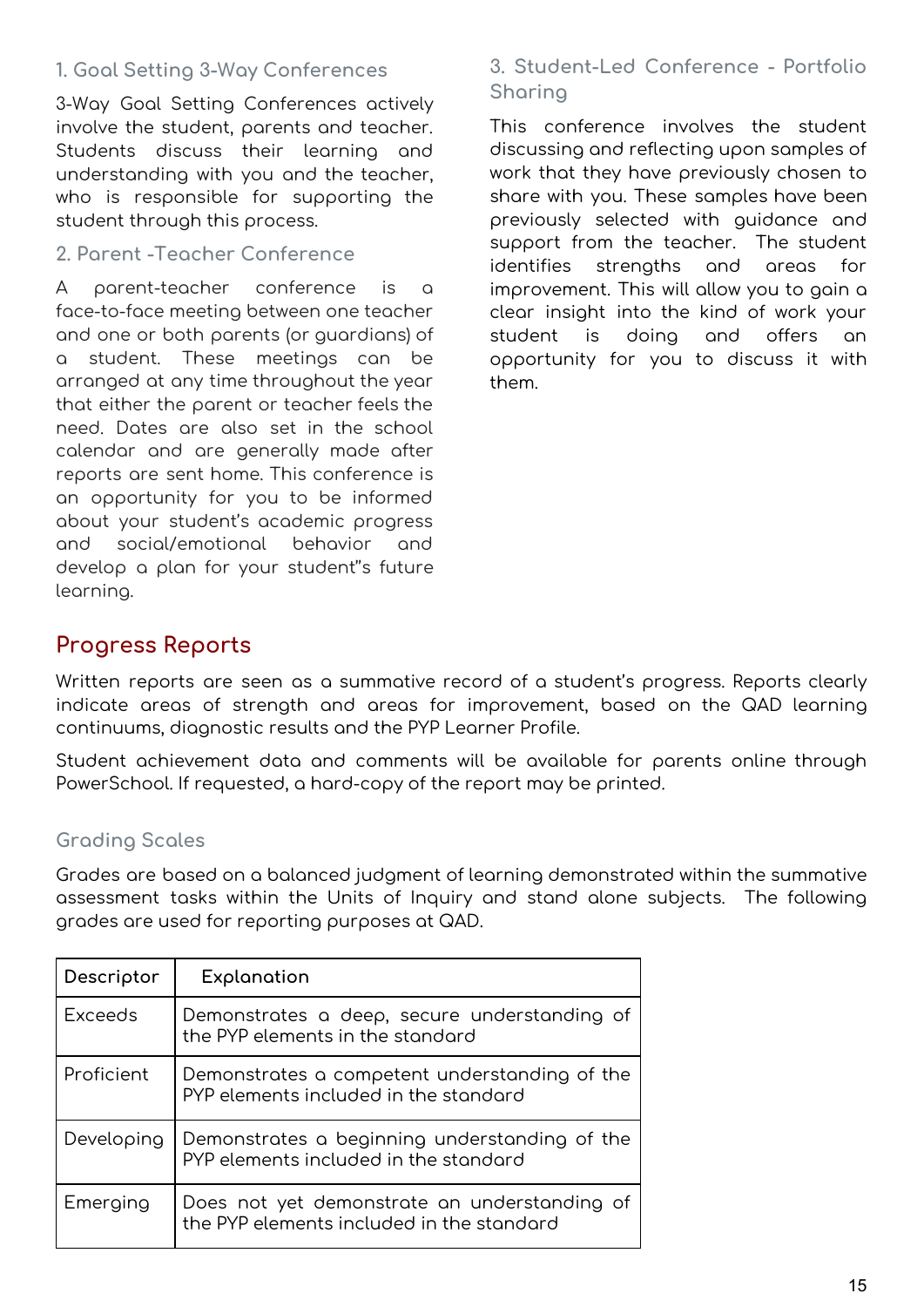Effort and behavior are graded using 3 descriptors.

| Descriptor                 |
|----------------------------|
| ممتاز / Excellent          |
| Meets expectations / مقبول |
| بحتاج / Needs improvement  |

## <span id="page-15-0"></span>**Standardized Assessment**

<span id="page-15-1"></span>**Measures of Academic Progress (MAP)**

MAP Growth measures what a student knows and it informs what they're ready to learn next. By dynamically adjusting to each student's responses, MAP Growth creates a personalized assessment experience that accurately measures each student's performance.

The Measure of Academic Progress (MAP) assessment will be completed by all students in Grades 1-5 three times each year - Fall (beginning of year), Winter (mid year), and Spring (end of year). Students will complete MAP assessments that measure achievement and progress in Reading, Language (writing & conventions) and Mathematics. During conference times, a MAP Family Reports will be shared with you in a one-on-one meeting.

# <span id="page-15-2"></span>**Behavior Management**

## <span id="page-15-3"></span>**Positive Behavioral Intervention and Supports**

Positive Behavior Interventions and Supports (PBIS) is a proactive and positive approach to school-wide behavior management. Our goal is to develop students who are Safe, Responsible, and Respectful learners. QAD has established positively stated school-wide expectations that are explicitly taught and positively reinforced. Our main goal is to increase instructional time by increasing behaviors that optimize student learning. PBIS is a framework to identify needs, develop strategies and evaluate practices toward success. The components of SWPBIS at QAD include: explicit instruction on classroom procedures, various classroom and school wide rewards, and when needed, corrective consequences. We are also using Second Step, a social and emotional learning curriculum to help students learn to regulate their own behavior, solve problems in a peaceful and meaningful way, and to develop empathy for others.

Parents are also seen as active, responsible partners in this positive reinforcement. We share the strategies and interventions with Parents to foster a common approach. The Positive Behavior Handbook that is distributed to Parents is included here.

Positive Behavior [Handbook](https://drive.google.com/file/d/1p8zWypHTGuuHmCPIa72W2xvbq8Zsp2GX/view?usp=sharing)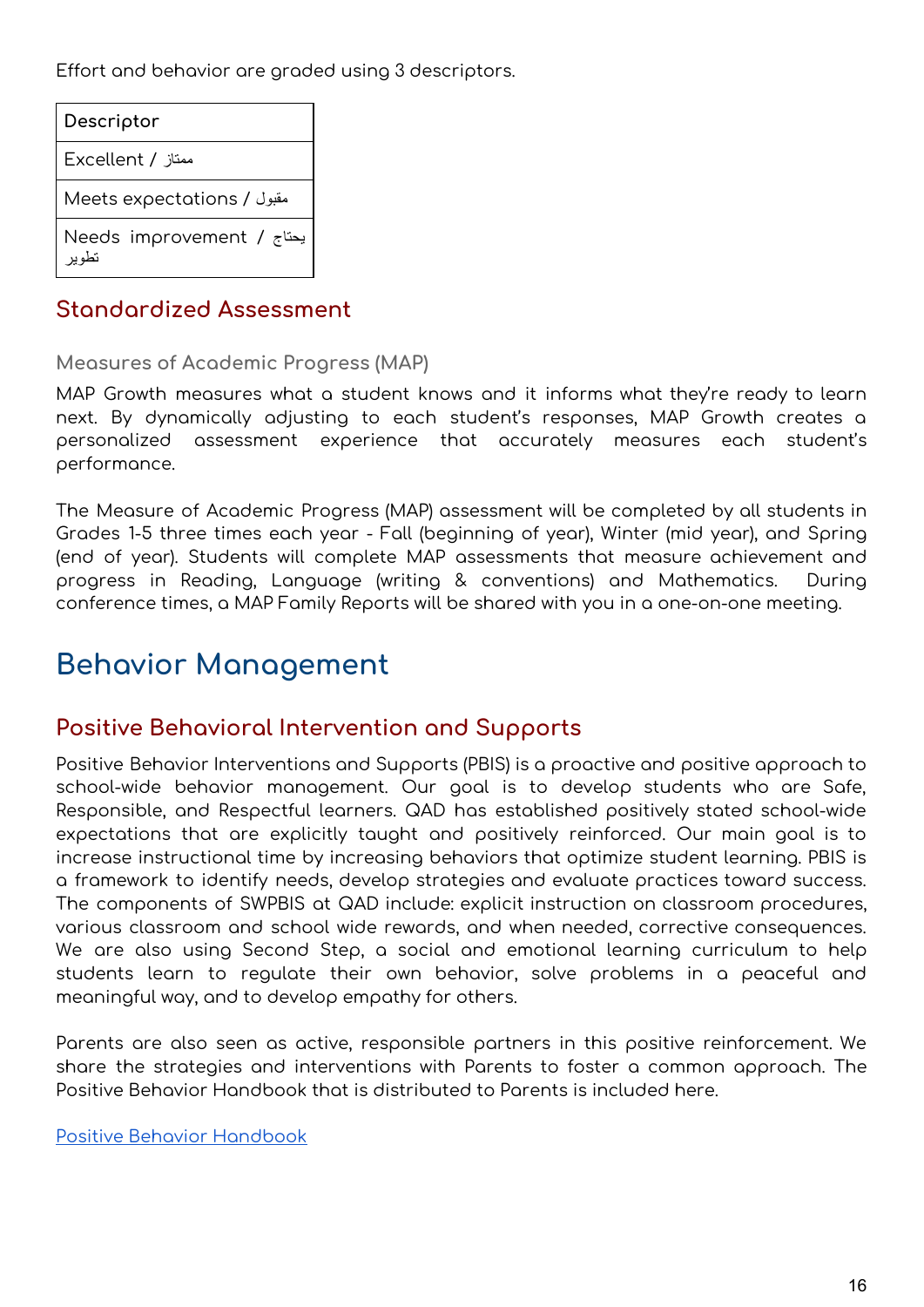# <span id="page-16-0"></span>**Code of Conduct**

Students are expected to conduct themselves in a Safe Responsible and Respectful manner at all times. Students are guided to develop their own strong sense of responsibility, self-discipline, integrity and respect for themselves as well as those around them. These basic expectations help to provide a safe, secure, orderly and effective learning experience for all children. In doing so, we hope to enhance students' academic success, intellectual development and emotional growth towards becoming responsible citizens of the future.

Those students who do not meet the expectations for behaviour will face appropriate consequences as per the Qatar Academy Behavior Guidance and Procedures.

# <span id="page-16-1"></span>**Home-School Communication**

Qatar Academy believes that maintaining good communication between the school and parents is critical to student success. Phone calls, notes, and emails are welcomed and encouraged. In addition to these valuable informal arrangements, you can expect several other formal approaches to communication.

## <span id="page-16-2"></span>**The Akhbar**

It is a weekly published newsletter that contains announcements, reminders, and articles of interest to the parent community. It is posted on Class Dojo.

# <span id="page-16-3"></span>**Class Dojo**

Class Dojo is an App that allows for frequent communication between teacher and parents. The application can be used online or through mobile devices. Through Class Dojo parents will be able to:

- Connect easily with teachers through private messaging
- Receive regular updates about learning in your child's class in 'Class Story'
- Keep up to date with school activities and events in 'School Story'
- Connect through the Class Dojo App, or computer browser.

## <span id="page-16-4"></span>**Parent Information Sessions**

Parent Information Sessions are scheduled throughout the year to enable parents to meet with the PYP Coordinator, the Curriculum Coordinator, the Primary Counselor and other staff members to learn about the programmes and expectations.

# <span id="page-16-5"></span>**Contacting Teachers**

Parents are encouraged to contact the classroom teacher first to discuss a

student's academics or other concerns. An appointment to see the teacher may be made by calling the secretary or by sending a note or Dojo message to the teacher. Please remember that it is very difficult for teachers to come to the telephone between 7:00 a.m. – 2:00 p.m. All teachers at Qatar Academy can be reached by e-mail, using the first initial of first name and the surname prefix to the @qf.org.qa address, eg: [JBrown@qf.org.q](mailto:JBrown@qf.org.qa)a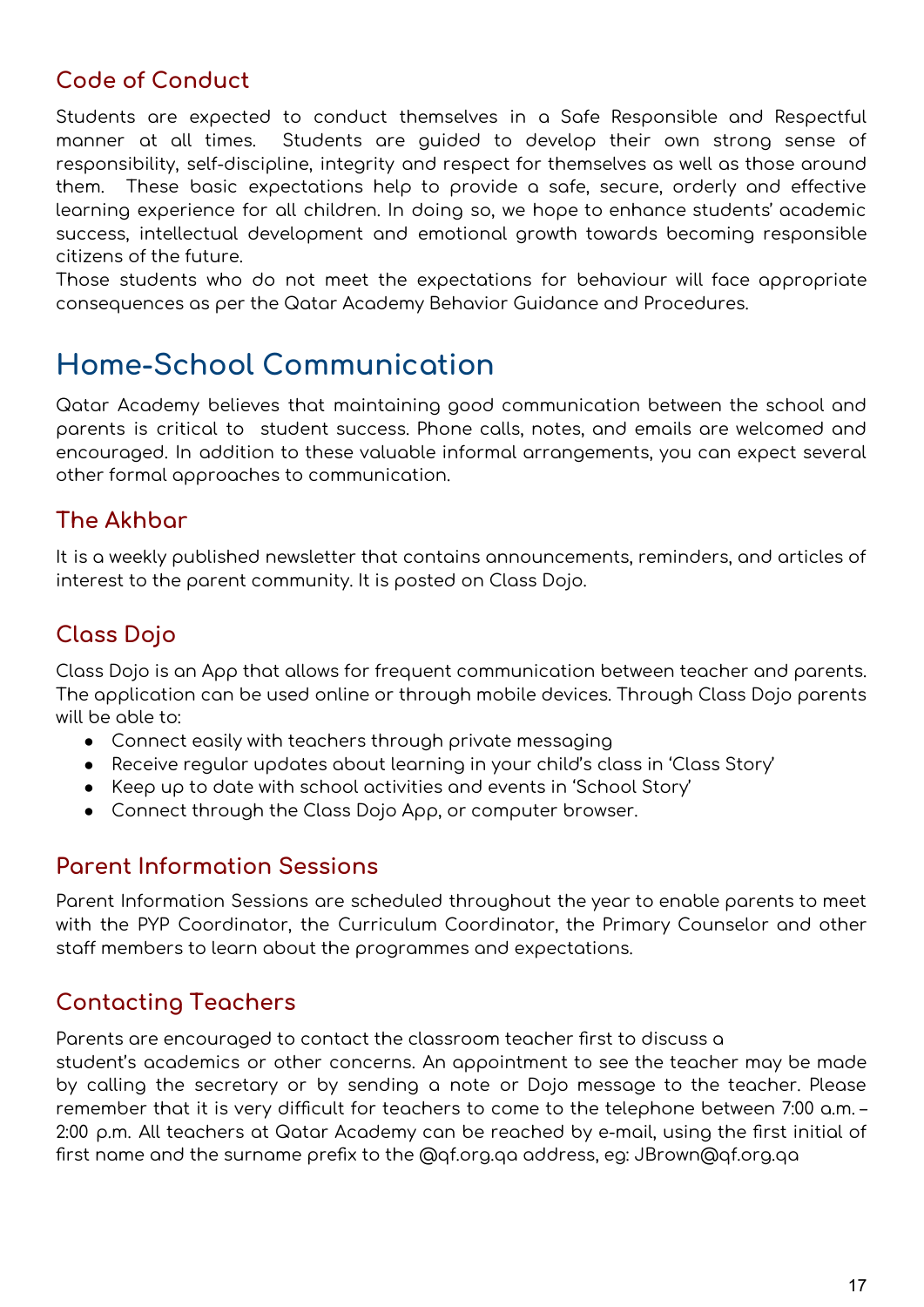# <span id="page-17-0"></span>**Safety and Emergency**

## <span id="page-17-1"></span>**Personal Items**

Students should not bring toys or games unless requested by the classroom teacher; since balls, skipping ropes and other play items are supplied by the school for students to use at break and lunch times.

The use of personal devices, computer games and mobile telephones is not permitted in school hours and may be confiscated unless requested by the classroom teacher. Children may use these devices outside of school hours. The school will not accept any responsibility for loss, breakage or theft of such items.

Jewelry should be kept to a minimum and studs are the only acceptable earrings. Necklaces and other adornments such as bracelets and ankle chains are not acceptable. Similarly, lipstick, nail varnish and any other beauty products are not deemed appropriate for school use.

While every effort is made to ensure the provision of a safe school environment for students, the school advises parents not to allow students to bring excessive money or valuables to school. As we cannot assume responsibility for lost or stolen items, students should not bring any items that are of significant monetary or sentimental value.

## <span id="page-17-2"></span>**Campus Visitors and Guests**

<span id="page-17-5"></span>All guests and visitors are welcome to visit the school, however, they are requested to first report to the school secretary.

As a courtesy to the teacher, parent visits for extended periods of time should be arranged with the teacher. Parents are encouraged to visit classrooms and become volunteers.Emergency Contact List Each year, in the event that families would have to be notified for emergency reasons, the school establishes and maintains an updated emergency contact list. Classroom teachers are responsible for directly contacting the families of their students.

## <span id="page-17-3"></span>**Emergency Drills/Fire Drills**

Emergency and fire drills are practiced on a regular basis. Safe exit procedures are posted in each classroom and throughout the school. Teachers and students regularly practice the safe exiting procedures when the alarm is sounded.

# <span id="page-17-4"></span>**Change of Address or Telephone Number**

Please make changes to your child's profile on PowerSchool. Each family is given a username and password in order to log-on. If you are unable to make these changes on PowerSchool, please notify the School Secretary and the changes will be made on your behalf.

## **Weather Related Safety**

During the hot months, the number of days that students are actively participating in an outdoor recess is limited because of the dangers associated with outdoor play in high temperatures. There are three times when weather safety becomes a concern.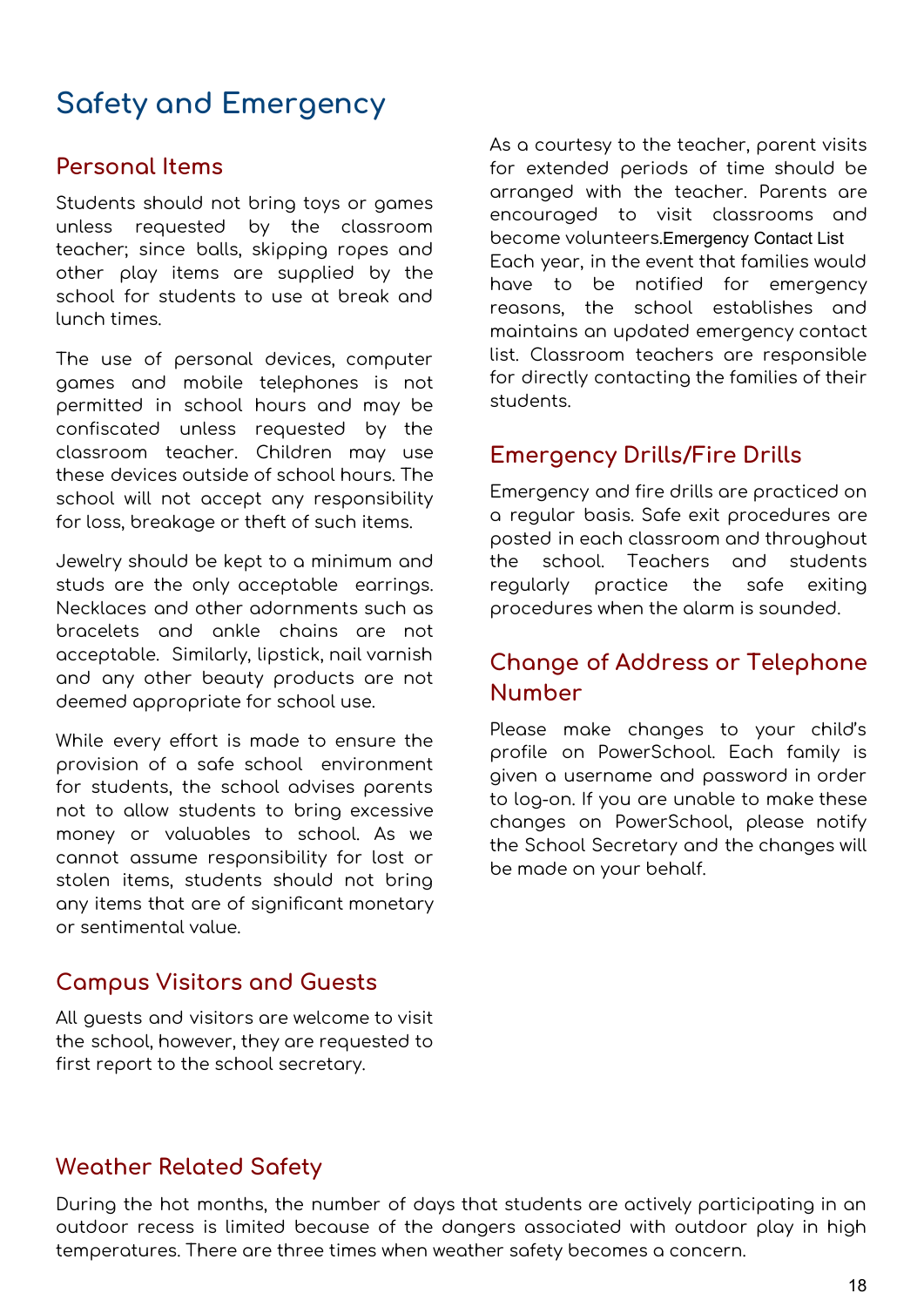#### **Red Flag Days**

When the weather is very hot and the temperature/heat index is extremely high, above 40°C, students need to drink plenty of water and stay in the shade. Physical activity will be restricted, and students may stay inside within the designated areas.

#### **Yellow Flag Days**

When the air quality is beginning to diminish, students with Asthma or other students who choose to will remain indoors. Outdoor air quality and activities will continue to be monitored.

#### **Black Flag Days**

The black flag indicates severe temperatures or when the heat index is extremely high, above 50°C, severe winds that could possibly develop into sandstorms, or any other extreme weather conditions (heavy rain or thunder). The black flag indicates that all students should remain indoors until the flag has been removed.

# **Health and Medical**

## <span id="page-18-0"></span>**Medical Services**

We have two full time nurses in school who work with students. The nurses provide us with a service to evaluate students, administer emergency care, first aid and identify health problems.

## <span id="page-18-1"></span>**Medical Records**

Medical records of each student are kept in the medical room and handled confidentially, they are available to staff, on request. A list of students with key medical information is given to the child's teacher to help them provide the best possible care while at school. Please feel free to discuss any medical issues with the nurse and update the nurse and class teacher with any changes to your child's health status.

## <span id="page-18-2"></span>**Medical Appointments**

If your child has a medical appointment during school hours, please inform the class teacher with a note or a telephone call to the school office at 4454-1804.

## <span id="page-18-3"></span>**Medications**

Parental consent is required for any medication given at school. Students should not be in possession of, or self-administer, any medication. Medication must be administered by the school nurse and accompanied by a prescription indicating the correct dose. An exception to this may be that some students may have permission to carry their asthma inhalers with prior arrangement from the school nurse.

## **Head Lice**

Head lice inspection is carried out by the school nurse every term of school. Parents will be informed of when the health screening will be done. If a child has live head lice or eggs, parents will be notified and the child will be sent home to start the treatment to prevent infestation in school. Head lice inspection will also take place AS NEEDED anytime during the school year.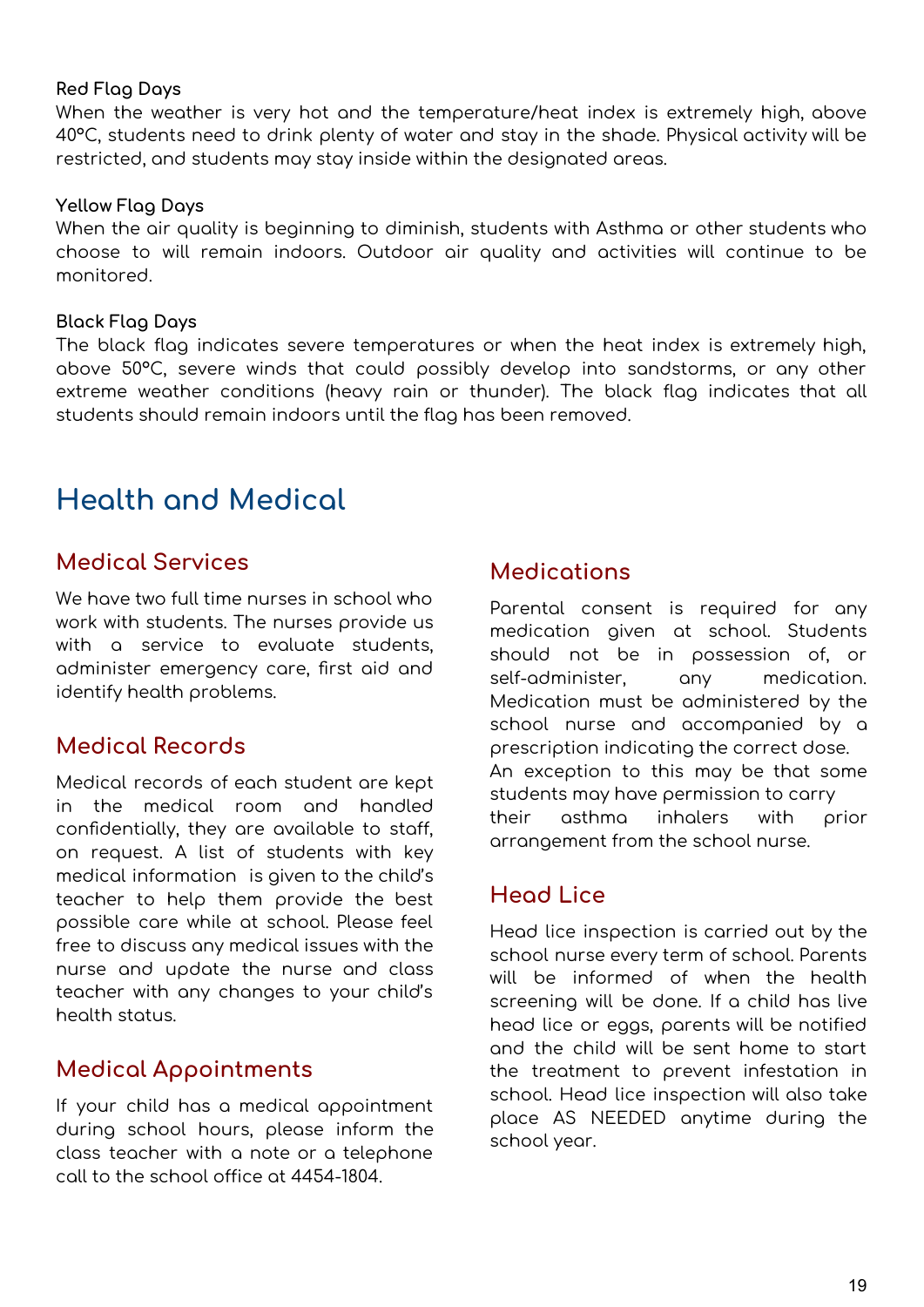## <span id="page-19-0"></span>**Special Dietary Needs**

We are a 'nut free school'. A number of our students are allergic to nuts, this allergy can be fatal. It is important that we ensure that no food containing nut products is brought into school. The cafeteria is aware of this concern as well. If your child has this allergy or other special dietary needs, please inform the nurse and provide a doctor's certificate outlining the intolerance or allergy.

# **Student Activities and Sports Programs**

## <span id="page-19-1"></span>**After School Activities**

QAD provides an After School Activities (ASA) program during each trimester for students in Grades KG - 5. ASA are scheduled each trimester and run for eight consecutive sessions. Some activities are limited to certain grade levels and/or number of students. A student must pre-register for the activity online. The school will provide instructions regarding student registration. Once assigned to an activity, the expectation is that the student remains in it until its completion. Students may not attend an activity that they have not been assigned to or change activities once the sessions have started.

## <span id="page-19-2"></span>**Team Sports Program**

QAD offers students in Grades 2 - 5 with the opportunity to participate in a variety of sports after school. The term of these sessions varies from sport to sport and is outlined prior to the start date of the sport. This will be publicized throughout the year in the Akhbar and on Class Dojo. Parents are expected to collect their children promptly at 4:00 pm from the Tented Area.

## <span id="page-19-3"></span>**Fee-Based Activities**

Every year the Elementary School runs several fee-based After School Activities (ASA) by community members/institutions using the school's facilities. This information will be provided to parents through the Akhbar and on Class Dojo. Fee-based activities take place on Tuesdays after school.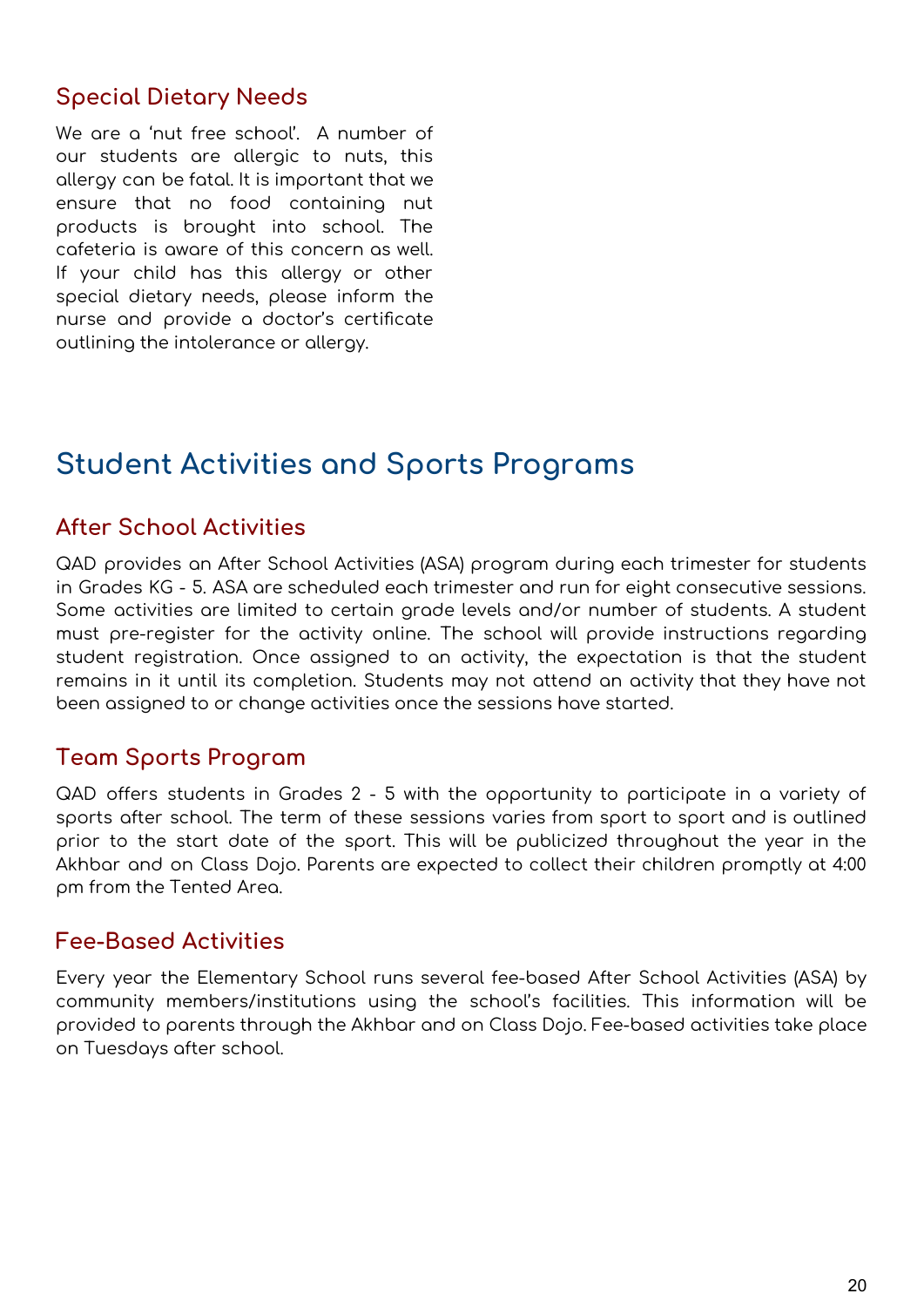# **General Information**

## <span id="page-20-0"></span>**Attendance**

### <span id="page-20-1"></span>**Attendance Policy**

Minimum attendance is set at 90% of the enrolled school days. This does not include extenuating health concerns or a family emergency. It is possible that a student who is absent for 18 days or more may not receive grades on his/her report card or be asked to repeat their current grade. The Student Study Team will review individual cases. Should your child's absences reach 10% of the school days, you may be sent a letter reminding you of the attendance policy.

### <span id="page-20-2"></span>**Class Attendance**

School begins at 6:50 a.m. The attendance policy of Qatar Academy is based on the concept that good attendance is a prerequisite to high academic achievement. Please refrain from returning from holidays after school begins or from taking your child out of school early for vacations, holidays etc. When parents anticipate that their child will be out of school for an extended time due to illness, they should inform the office. When both parents are away from Qatar, they must contact the School Secretary to inform the school as to who

## <span id="page-20-4"></span>**Cafeteria**

Qatar Academy provides all students with a food service. The goal is to provide the best quality food at a reasonable price with the highest nutritional value. Students are invoiced for meals in addition to tuition fees.

All students receive a snack each day, delivered to their classroom. The cafeteria varies the snack daily so that children receive a variety of fruit, milk and savouries. Students in grades KG through will be the guardian of their child and how the parents may be contacted in the case of an emergency.

### <span id="page-20-3"></span>**Excuses for Absence**

After an absence, the parent must submit a note to the classroom teacher outlining the absence. Sick leave requires a doctor's certificate. Students are responsible for completing assignments missed due to absence. Parents must phone the school before 8:10 a.m. if their child is absent. A note in advance for a planned absence is preferred.

5 eat lunch in the cafeteria. They are encouraged to try many types of food. Each lunch is a balanced meal checked by the nutritionist on staff. Our eating etiquette includes using a knife, fork and spoon and quiet conversation. Each student is responsible for clearing his/her space before leaving the cafeteria.

Water fountains are located near all the classrooms and water is provided in the classrooms. It is important for students to drink a litre or more of water per day. Any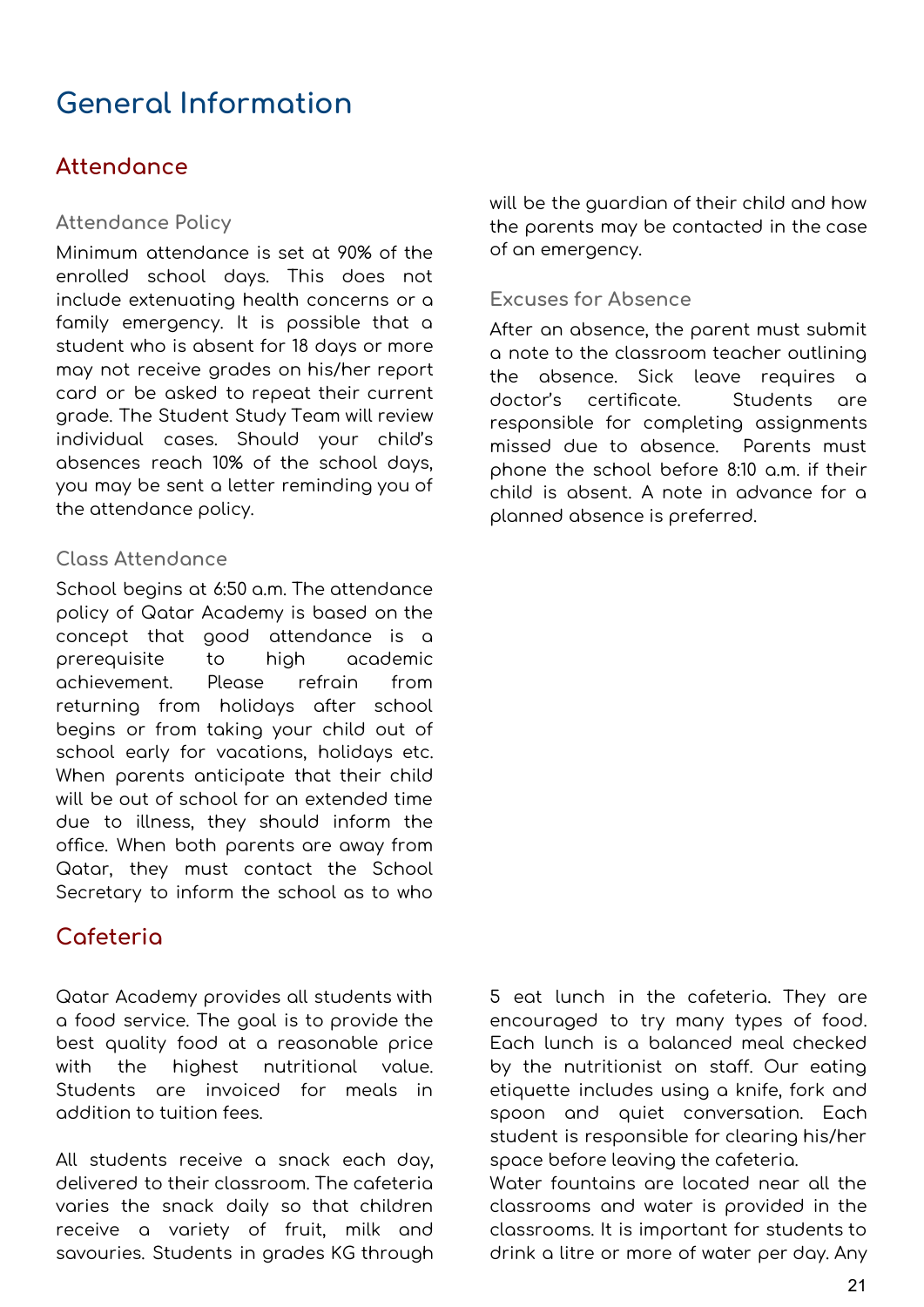#### a letter from the doctor indicating a medical reason.

## **Celebrations/Healthy Eating Guidelines**

At QA we encourage the celebrations of special events and of student achievements. However as a healthy eating school we do not believe such celebrations need to be focused around food. We want to promote a healthy, balanced lifestyle for our children.

#### <span id="page-21-0"></span>Birthdays/Individual Events

At QA we will acknowledge student's birthdays in a variety of ways. Only healthy snacks (such as fruit, vegetable snacks, and plain popcorn) are permitted for birthday celebrations. No junk food or sodas. Gift bags or any type of small gift are not allowed to be given out under any circumstances. Invitations to a party out of school can only be done if all students in the class are invited to attend. If invitations are for a small group of students parents must make alternative arrangements to distribute the invitations.

#### <span id="page-21-1"></span>Special Events

Occasionally classes will have a Celebration Day that may include food. In such cases, the class teachers will send a note home outlining foods that may be brought in. These should be limited to healthy options such as fruit and plain popcorn. Strictly no soda, fast foods or sweets etc.

## <span id="page-21-2"></span>**Field Trips**

Field trips that take place throughout the year will be of educational value and will be linked to your child's education and class work. Any student participating in school trips must return a permission slip signed by a parent or guardian. Parents are welcome to assist with field trips. 'School Without Walls' trips take place during the school year as part of our curriculum for the upper grades.

## <span id="page-21-3"></span>**Home Learning**

Home Learning is an integral part of the learning process. Home Learning tasks are purposeful and provide reinforcement of concepts learned in class. It promotes individual responsibility, independent practice, good work habits and parent involvement.

Home Learning expectations will be shared with parents at the beginning of the school year. Home Learning tasks are sent home weekly.

## <span id="page-21-4"></span>**Lost and Found**

We want our students to be responsible for picking up their belongings before leaving the playground or other areas of the school. Lost items will be taken to a Lost and Found table